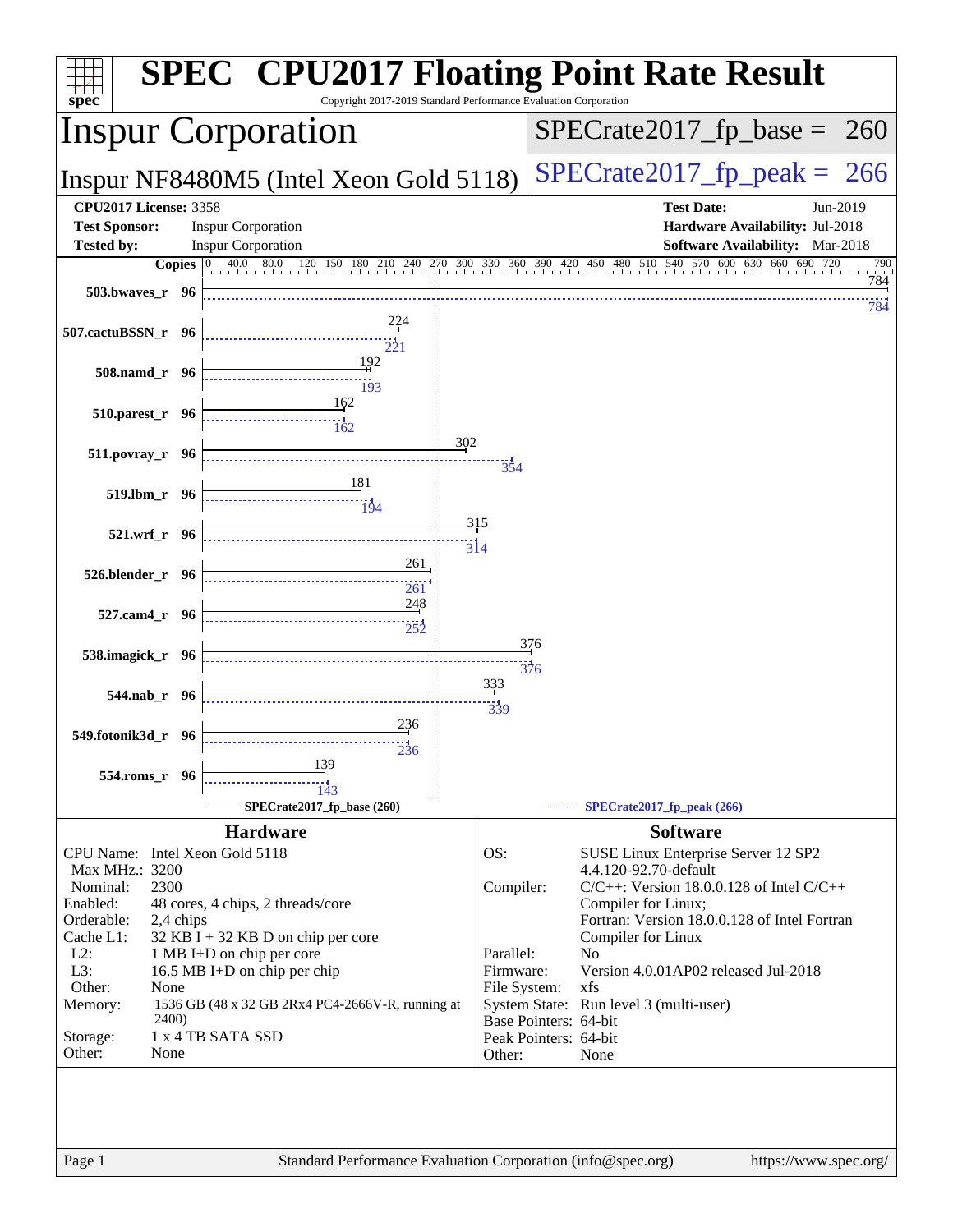| <b>SPEC CPU2017 Floating Point Rate Result</b><br>Copyright 2017-2019 Standard Performance Evaluation Corporation |                                                                                                          |                           |       |                |       |                |       |               |                |              |                |              |                                        |              |
|-------------------------------------------------------------------------------------------------------------------|----------------------------------------------------------------------------------------------------------|---------------------------|-------|----------------|-------|----------------|-------|---------------|----------------|--------------|----------------|--------------|----------------------------------------|--------------|
| spec <sup>®</sup>                                                                                                 |                                                                                                          |                           |       |                |       |                |       |               |                |              |                |              |                                        |              |
| <b>Inspur Corporation</b><br>$SPECTate2017_fp\_base = 260$                                                        |                                                                                                          |                           |       |                |       |                |       |               |                |              |                |              |                                        |              |
| $SPECTate2017$ _fp_peak = 266<br>Inspur NF8480M5 (Intel Xeon Gold 5118)                                           |                                                                                                          |                           |       |                |       |                |       |               |                |              |                |              |                                        |              |
| <b>CPU2017 License: 3358</b><br><b>Test Date:</b><br>Jun-2019                                                     |                                                                                                          |                           |       |                |       |                |       |               |                |              |                |              |                                        |              |
| <b>Test Sponsor:</b>                                                                                              |                                                                                                          | <b>Inspur Corporation</b> |       |                |       |                |       |               |                |              |                |              | Hardware Availability: Jul-2018        |              |
| <b>Tested by:</b>                                                                                                 |                                                                                                          | <b>Inspur Corporation</b> |       |                |       |                |       |               |                |              |                |              | <b>Software Availability:</b> Mar-2018 |              |
| <b>Results Table</b>                                                                                              |                                                                                                          |                           |       |                |       |                |       |               |                |              |                |              |                                        |              |
|                                                                                                                   | <b>Peak</b><br><b>Base</b>                                                                               |                           |       |                |       |                |       |               |                |              |                |              |                                        |              |
| <b>Benchmark</b>                                                                                                  | <b>Copies</b>                                                                                            | <b>Seconds</b>            | Ratio | <b>Seconds</b> | Ratio | <b>Seconds</b> | Ratio | <b>Copies</b> | <b>Seconds</b> | <b>Ratio</b> | <b>Seconds</b> | <b>Ratio</b> | <b>Seconds</b>                         | <b>Ratio</b> |
| 503.bwaves r                                                                                                      | 96                                                                                                       | 1228                      | 784   | 1228           | 784   | 1228           | 784   | 96            | 1229           | 784          | 1228           | 784          | 1228                                   | 784          |
| 507.cactuBSSN_r                                                                                                   | 96                                                                                                       | 542                       | 224   | 542            | 224   | 542            | 224   | 96            | 551            | 221          | 551            | 221          | 551                                    | 221          |
| 508.namd_r                                                                                                        | 96                                                                                                       | 474                       | 193   | 476            | 192   | 485            | 188   | 96            | 473            | 193          | 473            | 193          | 473                                    | 193          |
| 510.parest_r                                                                                                      | 96                                                                                                       | 1553                      | 162   | 1553           | 162   | 1551           | 162   | 96            | 1553           | 162          | 1550           | <b>162</b>   | 1545                                   | 163          |
| $511.$ povray_r                                                                                                   | 96                                                                                                       | 746                       | 301   | 743            | 302   | 743            | 302   | 96            | 635            | 353          | 632            | 355          | 633                                    | 354          |
| 519.1bm_r                                                                                                         | 96                                                                                                       | 558                       | 181   | 560            | 181   | 559            | 181   | 96            | 522            | 194          | 524            | 193          | 523                                    | 194          |
| 521.wrf r                                                                                                         | 96                                                                                                       | 686                       | 314   | 683            | 315   | 683            | 315   | 96            | 685            | 314          | 685            | 314          | 688                                    | 313          |
| 526.blender r                                                                                                     | 96                                                                                                       | 561                       | 261   | 561            | 261   | 561            | 261   | 96            | 560            | 261          | 560            | 261          | 560                                    | 261          |
| 527.cam4_r                                                                                                        | 96                                                                                                       | 678                       | 248   | 678            | 248   | 678            | 248   | 96            | 666            | 252          | 666            | 252          | 667                                    | 252          |
| 538.imagick_r                                                                                                     | 96                                                                                                       | 636                       | 376   | 636            | 376   | 635            | 376   | 96            | 635            | 376          | 635            | 376          | 635                                    | 376          |
| 544.nab r                                                                                                         | 96                                                                                                       | 484                       | 334   | 485            | 333   | 485            | 333   | 96            | 477            | 339          | 476            | 339          | 476                                    | 339          |
| 549.fotonik3d r                                                                                                   | 96                                                                                                       | 1588                      | 236   | 1588           | 236   | 1586           | 236   | 96            | 1588           | 236          | 1588           | 236          | 1588                                   | 236          |
| $554$ .roms_r                                                                                                     | 96                                                                                                       | 1095                      | 139   | 1095           | 139   | 1092           | 140   | 96            | 1068           | 143          | 1060           | 144          | 1069                                   | 143          |
| $SPECrate2017_fp\_base =$                                                                                         |                                                                                                          |                           | 260   |                |       |                |       |               |                |              |                |              |                                        |              |
| $SPECrate2017_fp_peak =$                                                                                          |                                                                                                          |                           | 266   |                |       |                |       |               |                |              |                |              |                                        |              |
|                                                                                                                   |                                                                                                          |                           |       |                |       |                |       |               |                |              |                |              |                                        |              |
|                                                                                                                   | Results appear in the order in which they were run. Bold underlined text indicates a median measurement. |                           |       |                |       |                |       |               |                |              |                |              |                                        |              |

#### **[Submit Notes](http://www.spec.org/auto/cpu2017/Docs/result-fields.html#SubmitNotes)**

 The numactl mechanism was used to bind copies to processors. The config file option 'submit' was used to generate numactl commands to bind each copy to a specific processor. For details, please see the config file.

#### **[Operating System Notes](http://www.spec.org/auto/cpu2017/Docs/result-fields.html#OperatingSystemNotes)**

Stack size set to unlimited using "ulimit -s unlimited"

### **[General Notes](http://www.spec.org/auto/cpu2017/Docs/result-fields.html#GeneralNotes)**

Environment variables set by runcpu before the start of the run: LD\_LIBRARY\_PATH = "/home/CPU2017/lib/ia32:/home/CPU2017/lib/intel64:/home/CPU2017/je5.0.1-32:/home/CPU2017/je5.0.1-64"

 Binaries compiled on a system with 1x Intel Core i7-4790 CPU + 32GB RAM memory using Redhat Enterprise Linux 7.4 Transparent Huge Pages enabled by default Prior to runcpu invocation Filesystem page cache synced and cleared with: sync; echo 3> /proc/sys/vm/drop\_caches runcpu command invoked through numactl i.e.: numactl --interleave=all runcpu <etc> Yes: The test sponsor attests, as of date of publication, that CVE-2017-5754 (Meltdown)

**(Continued on next page)**

|  | Page 2 | Standard Performance Evaluation Corporation (info@spec.org) | https://www.spec.org/ |
|--|--------|-------------------------------------------------------------|-----------------------|
|--|--------|-------------------------------------------------------------|-----------------------|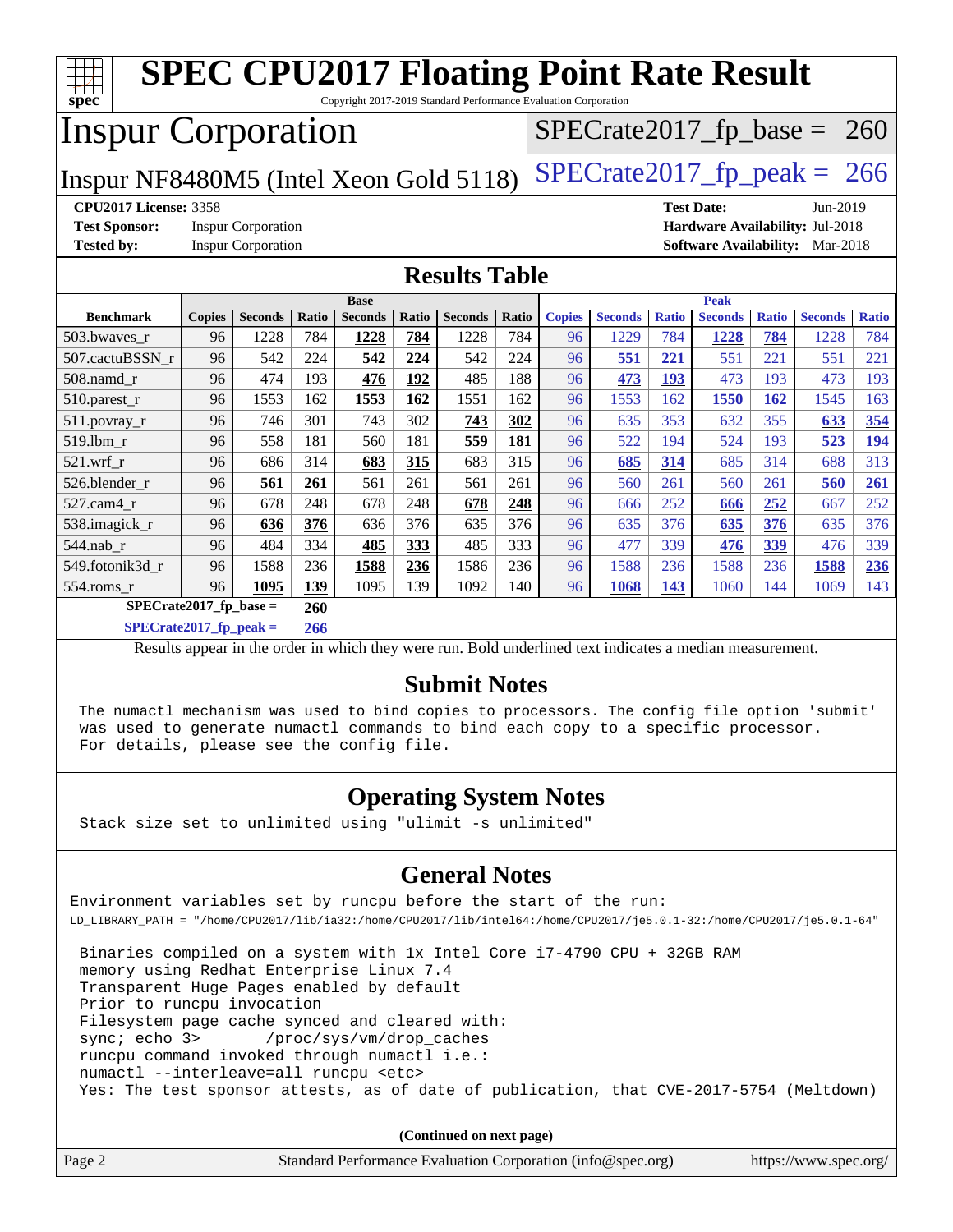#### Page 3 Standard Performance Evaluation Corporation [\(info@spec.org\)](mailto:info@spec.org) <https://www.spec.org/> **[spec](http://www.spec.org/) [SPEC CPU2017 Floating Point Rate Result](http://www.spec.org/auto/cpu2017/Docs/result-fields.html#SPECCPU2017FloatingPointRateResult)** Copyright 2017-2019 Standard Performance Evaluation Corporation Inspur Corporation Inspur NF8480M5 (Intel Xeon Gold 5118)  $|SPECrate2017_fp_peak = 266$  $|SPECrate2017_fp_peak = 266$  $|SPECrate2017_fp_peak = 266$  $SPECTate2017_fp\_base = 260$ **[CPU2017 License:](http://www.spec.org/auto/cpu2017/Docs/result-fields.html#CPU2017License)** 3358 **[Test Date:](http://www.spec.org/auto/cpu2017/Docs/result-fields.html#TestDate)** Jun-2019 **[Test Sponsor:](http://www.spec.org/auto/cpu2017/Docs/result-fields.html#TestSponsor)** Inspur Corporation **[Hardware Availability:](http://www.spec.org/auto/cpu2017/Docs/result-fields.html#HardwareAvailability)** Jul-2018 **[Tested by:](http://www.spec.org/auto/cpu2017/Docs/result-fields.html#Testedby)** Inspur Corporation **[Software Availability:](http://www.spec.org/auto/cpu2017/Docs/result-fields.html#SoftwareAvailability)** Mar-2018 **[General Notes \(Continued\)](http://www.spec.org/auto/cpu2017/Docs/result-fields.html#GeneralNotes)** is mitigated in the system as tested and documented. Yes: The test sponsor attests, as of date of publication, that CVE-2017-5753 (Spectre variant 1) is mitigated in the system as tested and documented. Yes: The test sponsor attests, as of date of publication, that CVE-2017-5715 (Spectre variant 2) is mitigated in the system as tested and documented. **[Platform Notes](http://www.spec.org/auto/cpu2017/Docs/result-fields.html#PlatformNotes)** BIOS and OS configuration: SCALING\_GOVERNOR set to Performance Hardware Prefetch set to Disable VT Support set to Disable C1E Support set to Disable IMC (Integrated memory controller) Interleaving set to 1-way Sub NUMA Cluster (SNC) set to Enable Sysinfo program /home/CPU2017/bin/sysinfo Rev: r5974 of 2018-05-19 9bcde8f2999c33d61f64985e45859ea9 running on linux-fofr Tue Jun 18 03:07:11 2019 SUT (System Under Test) info as seen by some common utilities. For more information on this section, see <https://www.spec.org/cpu2017/Docs/config.html#sysinfo> From /proc/cpuinfo model name : Intel(R) Xeon(R) Gold 5118 CPU @ 2.30GHz 4 "physical id"s (chips) 96 "processors" cores, siblings (Caution: counting these is hw and system dependent. The following excerpts from /proc/cpuinfo might not be reliable. Use with caution.) cpu cores : 12 siblings : 24 physical 0: cores 0 1 2 3 4 5 8 9 10 11 12 13 physical 1: cores 0 1 2 3 4 5 8 9 10 11 12 13 physical 2: cores 0 1 2 3 4 5 8 9 10 11 12 13 physical 3: cores 0 1 2 3 4 5 8 9 10 11 12 13 From lscpu: Architecture: x86\_64<br>
CPU op-mode(s): 32-bit, 64-bit CPU op-mode(s):<br>Byte Order: Little Endian CPU(s): 96 On-line CPU(s) list: 0-95 Thread(s) per core: 2 Core(s) per socket: 12 Socket(s): 4 NUMA node(s): 8 **(Continued on next page)**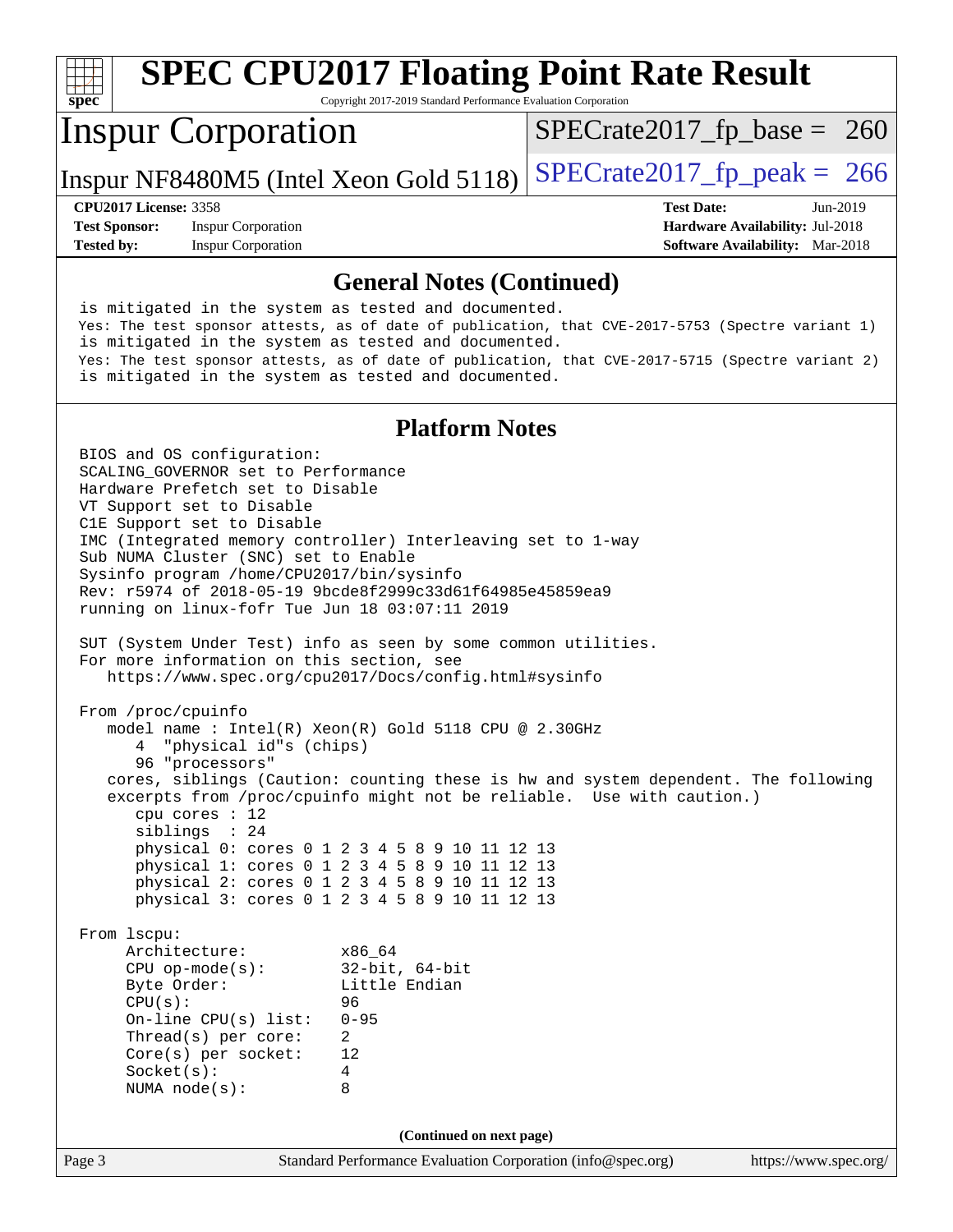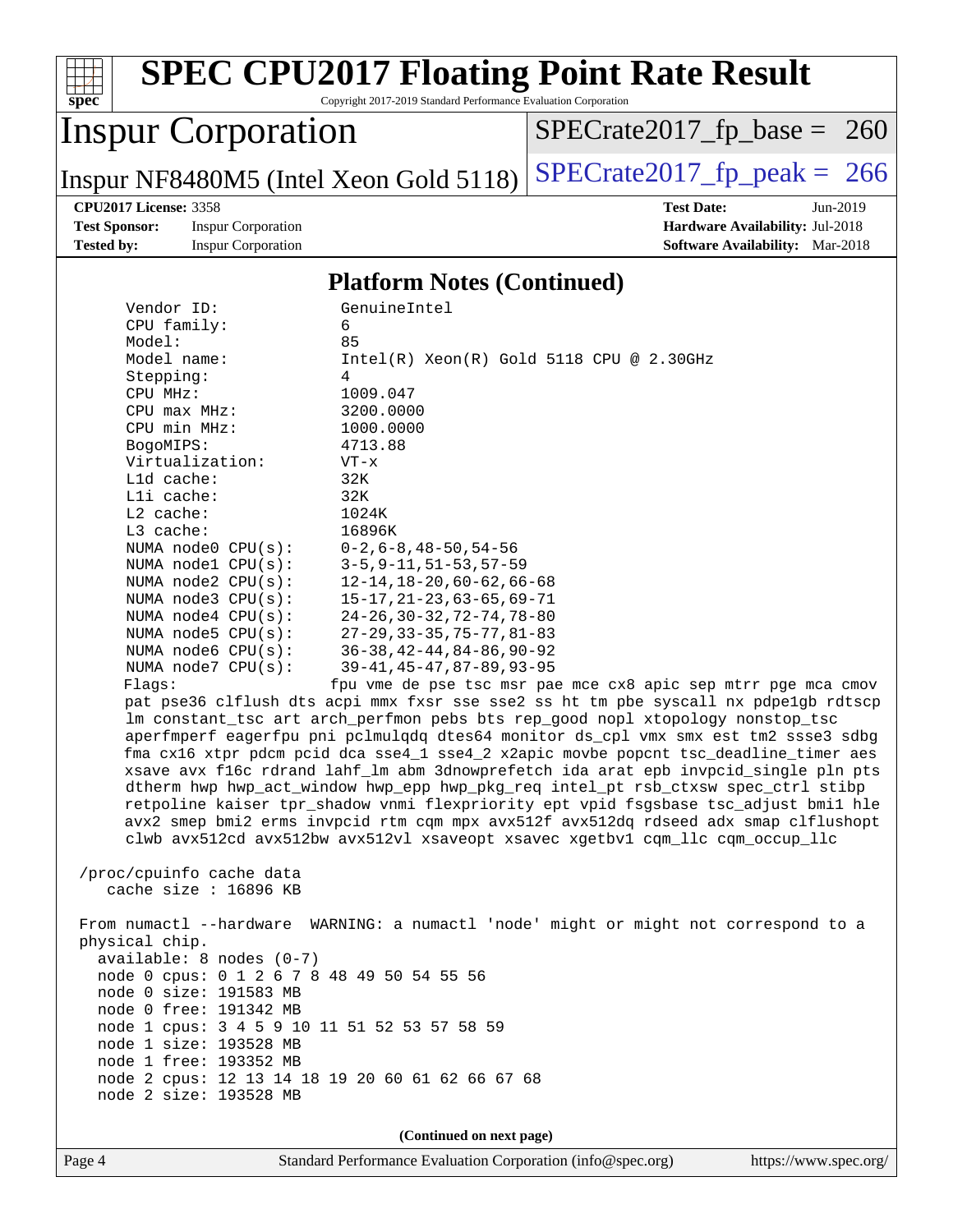| <b>SPEC CPU2017 Floating Point Rate Result</b><br>Copyright 2017-2019 Standard Performance Evaluation Corporation<br>spec <sup>®</sup> |                                        |
|----------------------------------------------------------------------------------------------------------------------------------------|----------------------------------------|
| <b>Inspur Corporation</b>                                                                                                              | $SPECrate2017_fp\_base = 260$          |
| Inspur NF8480M5 (Intel Xeon Gold 5118)                                                                                                 | $SPECTate2017$ _fp_peak = 266          |
| <b>CPU2017 License: 3358</b>                                                                                                           | <b>Test Date:</b><br>Jun-2019          |
| <b>Test Sponsor:</b><br><b>Inspur Corporation</b>                                                                                      | Hardware Availability: Jul-2018        |
| <b>Tested by:</b><br><b>Inspur Corporation</b>                                                                                         | <b>Software Availability:</b> Mar-2018 |
| <b>Platform Notes (Continued)</b>                                                                                                      |                                        |
| node 2 free: 193328 MB                                                                                                                 |                                        |
| node 3 cpus: 15 16 17 21 22 23 63 64 65 69 70 71                                                                                       |                                        |
| node 3 size: 193528 MB<br>node 3 free: 193357 MB                                                                                       |                                        |
| node 4 cpus: 24 25 26 30 31 32 72 73 74 78 79 80                                                                                       |                                        |
| node 4 size: 193528 MB                                                                                                                 |                                        |
| node 4 free: 193281 MB                                                                                                                 |                                        |
| node 5 cpus: 27 28 29 33 34 35 75 76 77 81 82 83                                                                                       |                                        |
| node 5 size: 193528 MB                                                                                                                 |                                        |
| node 5 free: 193330 MB                                                                                                                 |                                        |
| node 6 cpus: 36 37 38 42 43 44 84 85 86 90 91 92                                                                                       |                                        |
| node 6 size: 193528 MB<br>node 6 free: 193369 MB                                                                                       |                                        |
| node 7 cpus: 39 40 41 45 46 47 87 88 89 93 94 95                                                                                       |                                        |
| node 7 size: 193375 MB                                                                                                                 |                                        |
| node 7 free: 193238 MB                                                                                                                 |                                        |
| node distances:                                                                                                                        |                                        |
| 2<br>7<br>$\mathbf 0$<br>$\mathbf{1}$<br>3<br>node<br>4<br>5<br>6                                                                      |                                        |
| 0:<br>20<br>20<br>20<br>20<br>20<br>20<br>20<br>10                                                                                     |                                        |
| 1:<br>20<br>10<br>20<br>20<br>20<br>20<br>20<br>20<br>2:<br>20<br>20<br>20<br>20<br>20<br>20<br>20<br>10                               |                                        |
| 3:<br>20<br>20<br>20<br>20<br>20<br>10<br>20<br>20                                                                                     |                                        |
| 20<br>20<br>20<br>4 :<br>20<br>20<br>10<br>20<br>20                                                                                    |                                        |
| 5:<br>20<br>20<br>20<br>20<br>20<br>10<br>20<br>20                                                                                     |                                        |
| 6:<br>20<br>20<br>20<br>20<br>20<br>20<br>10<br>20                                                                                     |                                        |
| 20<br>20<br>20<br>20<br>20<br>7:<br>20<br>20<br>10                                                                                     |                                        |
| From /proc/meminfo<br>MemTotal:<br>1583237052 kB                                                                                       |                                        |
| $\Omega$<br>HugePages_Total:                                                                                                           |                                        |
| Hugepagesize:<br>2048 kB                                                                                                               |                                        |
| /usr/bin/lsb_release -d<br>SUSE Linux Enterprise Server 12 SP2                                                                         |                                        |
| From /etc/*release* /etc/*version*<br>$S \text{uSE-release:}$                                                                          |                                        |
| SUSE Linux Enterprise Server 12 (x86_64)                                                                                               |                                        |
| $VERSION = 12$                                                                                                                         |                                        |
| $PATCHLEVEL = 2$                                                                                                                       |                                        |
| # This file is deprecated and will be removed in a future service pack or release.                                                     |                                        |
| # Please check /etc/os-release for details about this release.                                                                         |                                        |
| os-release:<br>NAME="SLES"                                                                                                             |                                        |
| $VERSION = "12-SP2"$                                                                                                                   |                                        |
| VERSION_ID="12.2"                                                                                                                      |                                        |
| PRETTY_NAME="SUSE Linux Enterprise Server 12 SP2"                                                                                      |                                        |
|                                                                                                                                        |                                        |
| (Continued on next page)                                                                                                               |                                        |
|                                                                                                                                        |                                        |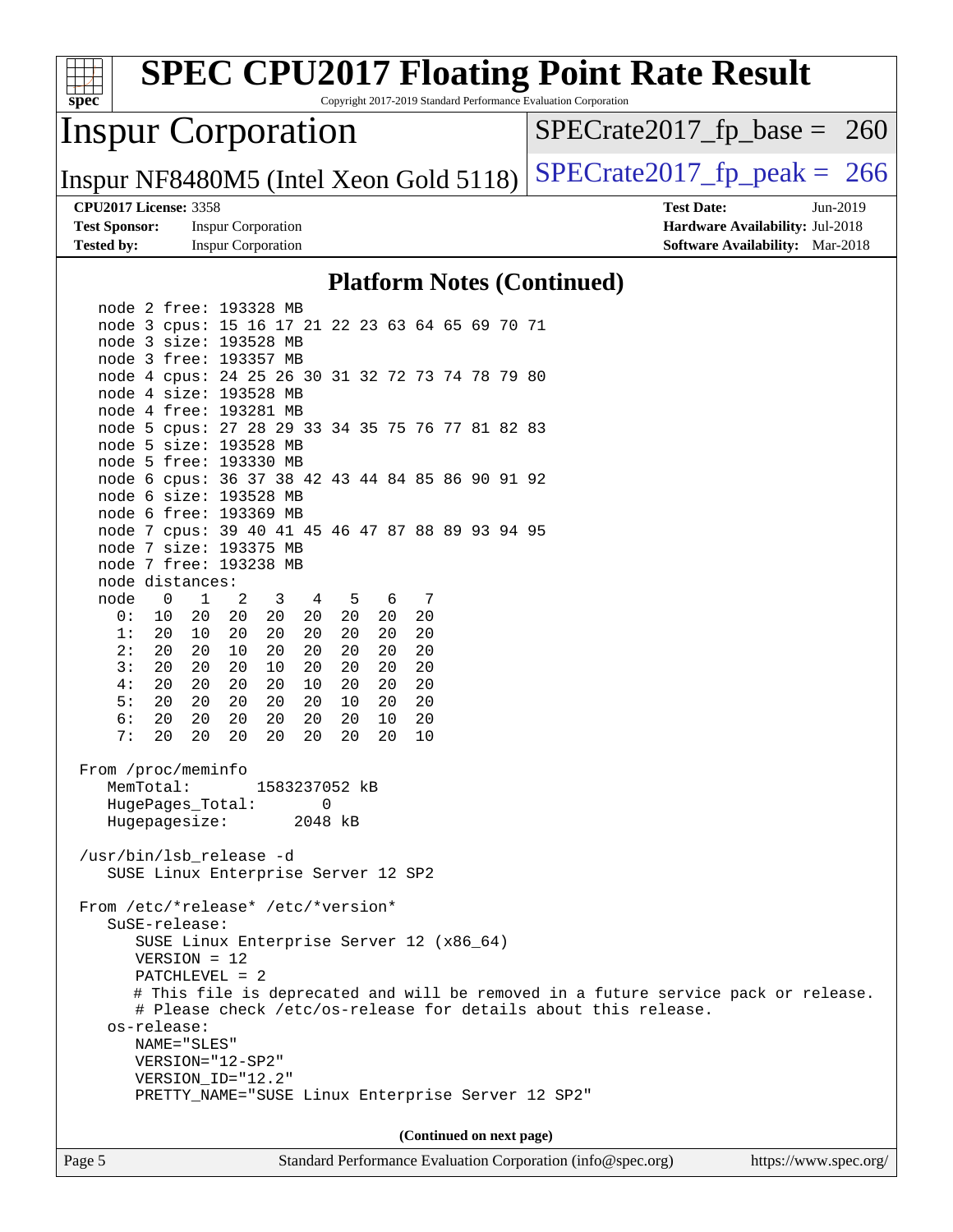| <b>SPEC CPU2017 Floating Point Rate Result</b><br>$s\overline{pec}$<br>Copyright 2017-2019 Standard Performance Evaluation Corporation                                                                                                                                                                                                                                                                                                                               |                                                                                                            |  |  |  |  |  |
|----------------------------------------------------------------------------------------------------------------------------------------------------------------------------------------------------------------------------------------------------------------------------------------------------------------------------------------------------------------------------------------------------------------------------------------------------------------------|------------------------------------------------------------------------------------------------------------|--|--|--|--|--|
| <b>Inspur Corporation</b>                                                                                                                                                                                                                                                                                                                                                                                                                                            | $SPECrate2017_fp\_base = 260$                                                                              |  |  |  |  |  |
| Inspur NF8480M5 (Intel Xeon Gold 5118)                                                                                                                                                                                                                                                                                                                                                                                                                               | $SPECTate2017$ _fp_peak = 266                                                                              |  |  |  |  |  |
| <b>CPU2017 License: 3358</b><br><b>Test Sponsor:</b><br><b>Inspur Corporation</b><br><b>Tested by:</b><br><b>Inspur Corporation</b>                                                                                                                                                                                                                                                                                                                                  | <b>Test Date:</b><br>Jun-2019<br>Hardware Availability: Jul-2018<br><b>Software Availability:</b> Mar-2018 |  |  |  |  |  |
| <b>Platform Notes (Continued)</b>                                                                                                                                                                                                                                                                                                                                                                                                                                    |                                                                                                            |  |  |  |  |  |
| ID="sles"<br>$ANSI$ _COLOR=" $0:32$ "<br>CPE_NAME="cpe:/o:suse:sles:12:sp2"                                                                                                                                                                                                                                                                                                                                                                                          |                                                                                                            |  |  |  |  |  |
| $uname -a$ :<br>Linux linux-fofr 4.4.120-92.70-default #1 SMP Wed Mar 14 15:59:43 UTC 2018 (52a83de)<br>x86_64 x86_64 x86_64 GNU/Linux                                                                                                                                                                                                                                                                                                                               |                                                                                                            |  |  |  |  |  |
| Kernel self-reported vulnerability status:                                                                                                                                                                                                                                                                                                                                                                                                                           |                                                                                                            |  |  |  |  |  |
| CVE-2017-5754 (Meltdown):<br>Mitigation: PTI<br>CVE-2017-5753 (Spectre variant 1): Mitigation: __user pointer sanitization<br>CVE-2017-5715 (Spectre variant 2): Mitigation: IBRS+IBPB                                                                                                                                                                                                                                                                               |                                                                                                            |  |  |  |  |  |
| run-level 3 Jun 18 03:04 last=5                                                                                                                                                                                                                                                                                                                                                                                                                                      |                                                                                                            |  |  |  |  |  |
| SPEC is set to: /home/CPU2017<br>Type Size Used Avail Use% Mounted on<br>Filesystem<br>/dev/nvme0n1p4 xfs<br>3.6T 149G 3.5T<br>5% /home                                                                                                                                                                                                                                                                                                                              |                                                                                                            |  |  |  |  |  |
| Additional information from dmidecode follows. WARNING: Use caution when you interpret<br>this section. The 'dmidecode' program reads system data which is "intended to allow<br>hardware to be accurately determined", but the intent may not be met, as there are<br>frequent changes to hardware, firmware, and the "DMTF SMBIOS" standard.<br>BIOS Inspur 4.0.01AP02 07/23/2018<br>Memory:<br>48x Samsung M393A4K40CB2-CTD 32 GB 2 rank 2666, configured at 2400 |                                                                                                            |  |  |  |  |  |
| (End of data from sysinfo program)                                                                                                                                                                                                                                                                                                                                                                                                                                   |                                                                                                            |  |  |  |  |  |
| <b>Compiler Version Notes</b>                                                                                                                                                                                                                                                                                                                                                                                                                                        |                                                                                                            |  |  |  |  |  |
| $519.1$ bm_r(base) 538.imagick_r(base, peak) 544.nab_r(base)                                                                                                                                                                                                                                                                                                                                                                                                         |                                                                                                            |  |  |  |  |  |
| icc (ICC) 18.0.0 20170811<br>Copyright (C) 1985-2017 Intel Corporation. All rights reserved.                                                                                                                                                                                                                                                                                                                                                                         |                                                                                                            |  |  |  |  |  |
| 519.1bm_r(peak) 544.nab_r(peak)<br>CC.                                                                                                                                                                                                                                                                                                                                                                                                                               |                                                                                                            |  |  |  |  |  |
| icc (ICC) 18.0.0 20170811<br>Copyright (C) 1985-2017 Intel Corporation. All rights reserved.                                                                                                                                                                                                                                                                                                                                                                         |                                                                                                            |  |  |  |  |  |
| (Continued on next page)                                                                                                                                                                                                                                                                                                                                                                                                                                             |                                                                                                            |  |  |  |  |  |
| Standard Performance Evaluation Corporation (info@spec.org)<br>Page 6                                                                                                                                                                                                                                                                                                                                                                                                | https://www.spec.org/                                                                                      |  |  |  |  |  |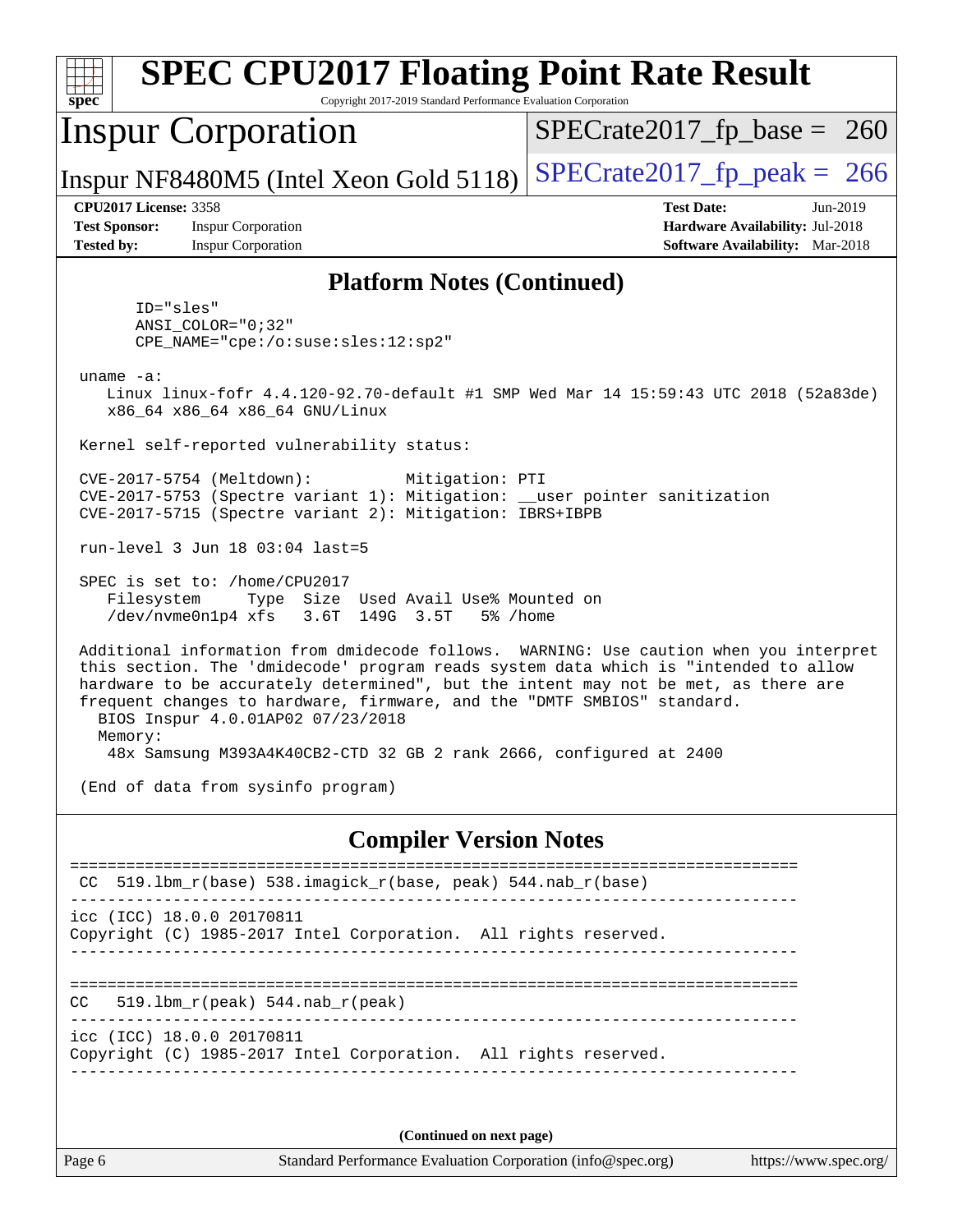| <b>SPEC CPU2017 Floating Point Rate Result</b><br>Copyright 2017-2019 Standard Performance Evaluation Corporation<br>$spec^*$                                                                 |                                                                                                     |
|-----------------------------------------------------------------------------------------------------------------------------------------------------------------------------------------------|-----------------------------------------------------------------------------------------------------|
| <b>Inspur Corporation</b>                                                                                                                                                                     | $SPECrate2017_fp\_base =$<br><b>260</b>                                                             |
| Inspur NF8480M5 (Intel Xeon Gold 5118)                                                                                                                                                        | $SPECTate2017$ _fp_peak = 266                                                                       |
| <b>CPU2017 License: 3358</b><br><b>Test Sponsor:</b><br><b>Inspur Corporation</b><br><b>Tested by:</b><br><b>Inspur Corporation</b>                                                           | <b>Test Date:</b><br>Jun-2019<br>Hardware Availability: Jul-2018<br>Software Availability: Mar-2018 |
| <b>Compiler Version Notes (Continued)</b>                                                                                                                                                     |                                                                                                     |
| CXXC 508.namd_r(base) 510.parest_r(base)                                                                                                                                                      |                                                                                                     |
| icpc (ICC) 18.0.0 20170811<br>Copyright (C) 1985-2017 Intel Corporation. All rights reserved.                                                                                                 |                                                                                                     |
| CXXC 508.namd_r(peak) 510.parest_r(peak)                                                                                                                                                      |                                                                                                     |
| icpc (ICC) 18.0.0 20170811<br>Copyright (C) 1985-2017 Intel Corporation. All rights reserved.                                                                                                 |                                                                                                     |
| CC 511.povray_r(base) 526.blender_r(base)                                                                                                                                                     |                                                                                                     |
| icpc (ICC) 18.0.0 20170811<br>Copyright (C) 1985-2017 Intel Corporation. All rights reserved.<br>icc (ICC) 18.0.0 20170811<br>Copyright (C) 1985-2017 Intel Corporation. All rights reserved. |                                                                                                     |
| 511.povray_r(peak) 526.blender_r(peak)<br>CC                                                                                                                                                  |                                                                                                     |
| icpc (ICC) 18.0.0 20170811<br>Copyright (C) 1985-2017 Intel Corporation. All rights reserved.<br>icc (ICC) 18.0.0 20170811<br>Copyright (C) 1985-2017 Intel Corporation. All rights reserved. |                                                                                                     |
| ------------------------<br>FC 507.cactuBSSN_r(base)                                                                                                                                          |                                                                                                     |
| --------------------------<br>icpc (ICC) 18.0.0 20170811<br>Copyright (C) 1985-2017 Intel Corporation. All rights reserved.<br>icc (ICC) 18.0.0 20170811                                      |                                                                                                     |
| Copyright (C) 1985-2017 Intel Corporation.<br>ifort (IFORT) 18.0.0 20170811<br>Copyright (C) 1985-2017 Intel Corporation. All rights reserved.                                                | All rights reserved.                                                                                |
| FC 507.cactuBSSN_r(peak)                                                                                                                                                                      |                                                                                                     |
| icpc (ICC) 18.0.0 20170811                                                                                                                                                                    |                                                                                                     |
| (Continued on next page)<br>Standard Performance Evaluation Corporation (info@spec.org)<br>Page 7                                                                                             | https://www.spec.org/                                                                               |
|                                                                                                                                                                                               |                                                                                                     |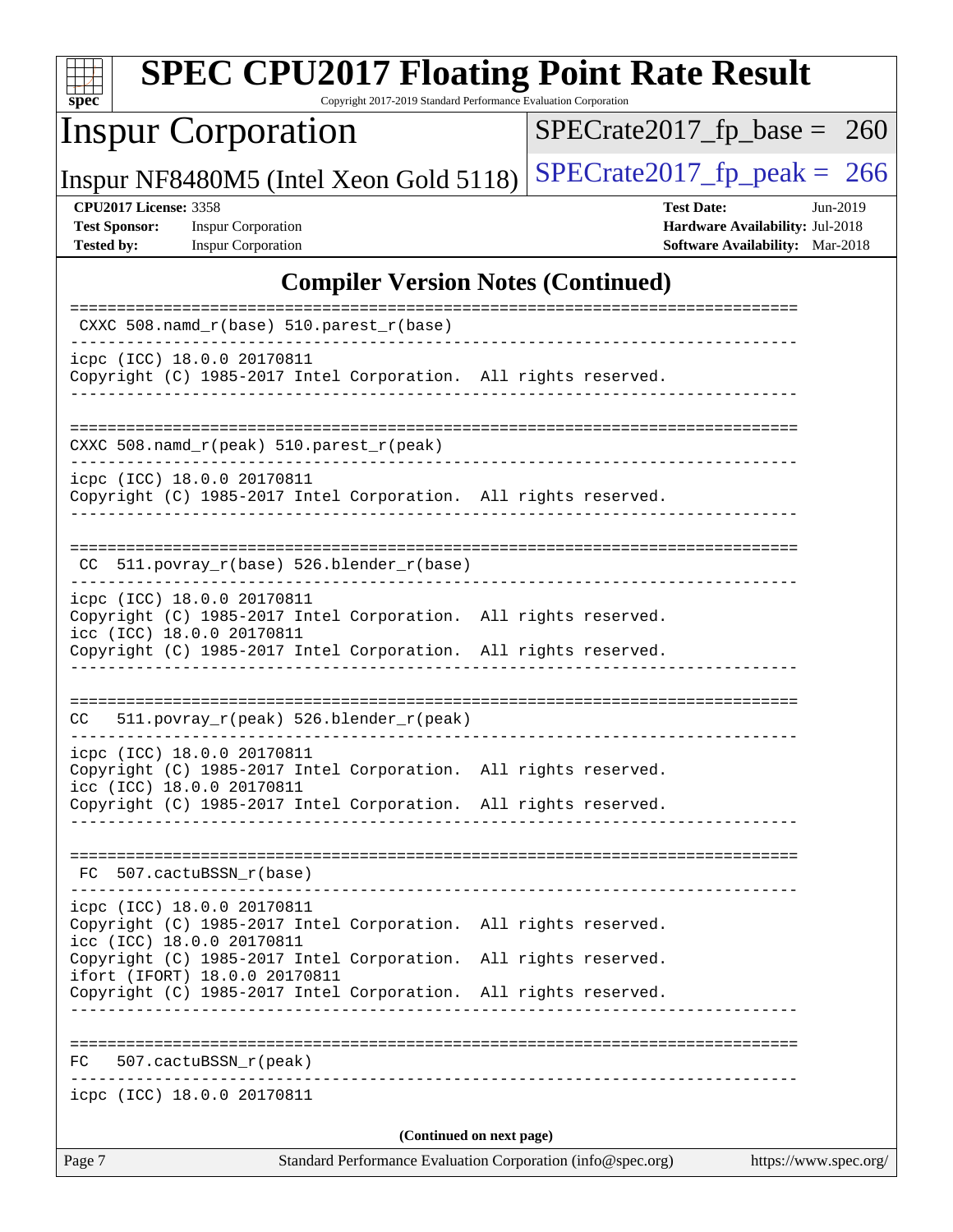| $SDec^*$                                                                  | <b>SPEC CPU2017 Floating Point Rate Result</b>                                                                                | Copyright 2017-2019 Standard Performance Evaluation Corporation |                               |                   |                                                                           |          |  |
|---------------------------------------------------------------------------|-------------------------------------------------------------------------------------------------------------------------------|-----------------------------------------------------------------|-------------------------------|-------------------|---------------------------------------------------------------------------|----------|--|
|                                                                           | <b>Inspur Corporation</b>                                                                                                     |                                                                 | $SPECrate2017_fp\_base = 260$ |                   |                                                                           |          |  |
|                                                                           | Inspur NF8480M5 (Intel Xeon Gold 5118)                                                                                        |                                                                 | $SPECrate2017_fp\_peak = 266$ |                   |                                                                           |          |  |
| <b>CPU2017 License: 3358</b><br><b>Test Sponsor:</b><br><b>Tested by:</b> | <b>Inspur Corporation</b><br><b>Inspur Corporation</b>                                                                        |                                                                 |                               | <b>Test Date:</b> | Hardware Availability: Jul-2018<br><b>Software Availability:</b> Mar-2018 | Jun-2019 |  |
|                                                                           |                                                                                                                               | <b>Compiler Version Notes (Continued)</b>                       |                               |                   |                                                                           |          |  |
|                                                                           | Copyright (C) 1985-2017 Intel Corporation. All rights reserved.<br>icc (ICC) 18.0.0 20170811                                  |                                                                 |                               |                   |                                                                           |          |  |
|                                                                           | Copyright (C) 1985-2017 Intel Corporation. All rights reserved.                                                               |                                                                 |                               |                   |                                                                           |          |  |
|                                                                           | ifort (IFORT) 18.0.0 20170811<br>Copyright (C) 1985-2017 Intel Corporation. All rights reserved.                              |                                                                 |                               |                   |                                                                           |          |  |
|                                                                           |                                                                                                                               |                                                                 |                               |                   |                                                                           |          |  |
| FC.                                                                       | 503.bwaves_r(base, peak) 549.fotonik3d_r(base, peak) 554.roms_r(base)                                                         |                                                                 |                               |                   |                                                                           |          |  |
|                                                                           | ifort (IFORT) 18.0.0 20170811<br>Copyright (C) 1985-2017 Intel Corporation. All rights reserved.                              |                                                                 |                               |                   |                                                                           |          |  |
|                                                                           |                                                                                                                               |                                                                 |                               |                   |                                                                           |          |  |
| FC.                                                                       | 554.roms_r(peak)                                                                                                              |                                                                 |                               |                   |                                                                           |          |  |
|                                                                           | ifort (IFORT) 18.0.0 20170811<br>Copyright (C) 1985-2017 Intel Corporation. All rights reserved.                              |                                                                 |                               |                   |                                                                           |          |  |
| CC.                                                                       |                                                                                                                               |                                                                 |                               |                   |                                                                           |          |  |
|                                                                           | ifort (IFORT) 18.0.0 20170811<br>Copyright (C) 1985-2017 Intel Corporation. All rights reserved.<br>icc (ICC) 18.0.0 20170811 |                                                                 |                               |                   |                                                                           |          |  |
|                                                                           | Copyright (C) 1985-2017 Intel Corporation. All rights reserved.                                                               |                                                                 |                               |                   |                                                                           |          |  |
| CC.                                                                       | $521.wrf_r(peak) 527.cam4_r(peak)$                                                                                            |                                                                 |                               |                   |                                                                           |          |  |
|                                                                           | ifort (IFORT) 18.0.0 20170811<br>Copyright (C) 1985-2017 Intel Corporation. All rights reserved.<br>icc (ICC) 18.0.0 20170811 |                                                                 |                               |                   |                                                                           |          |  |
|                                                                           | Copyright (C) 1985-2017 Intel Corporation. All rights reserved.                                                               | _________________________________                               |                               |                   |                                                                           |          |  |
|                                                                           |                                                                                                                               | <b>Base Compiler Invocation</b>                                 |                               |                   |                                                                           |          |  |
| C benchmarks:<br>icc                                                      |                                                                                                                               |                                                                 |                               |                   |                                                                           |          |  |
| $C_{++}$ benchmarks:<br>icpc                                              |                                                                                                                               |                                                                 |                               |                   |                                                                           |          |  |

**(Continued on next page)**

Page 8 Standard Performance Evaluation Corporation [\(info@spec.org\)](mailto:info@spec.org) <https://www.spec.org/>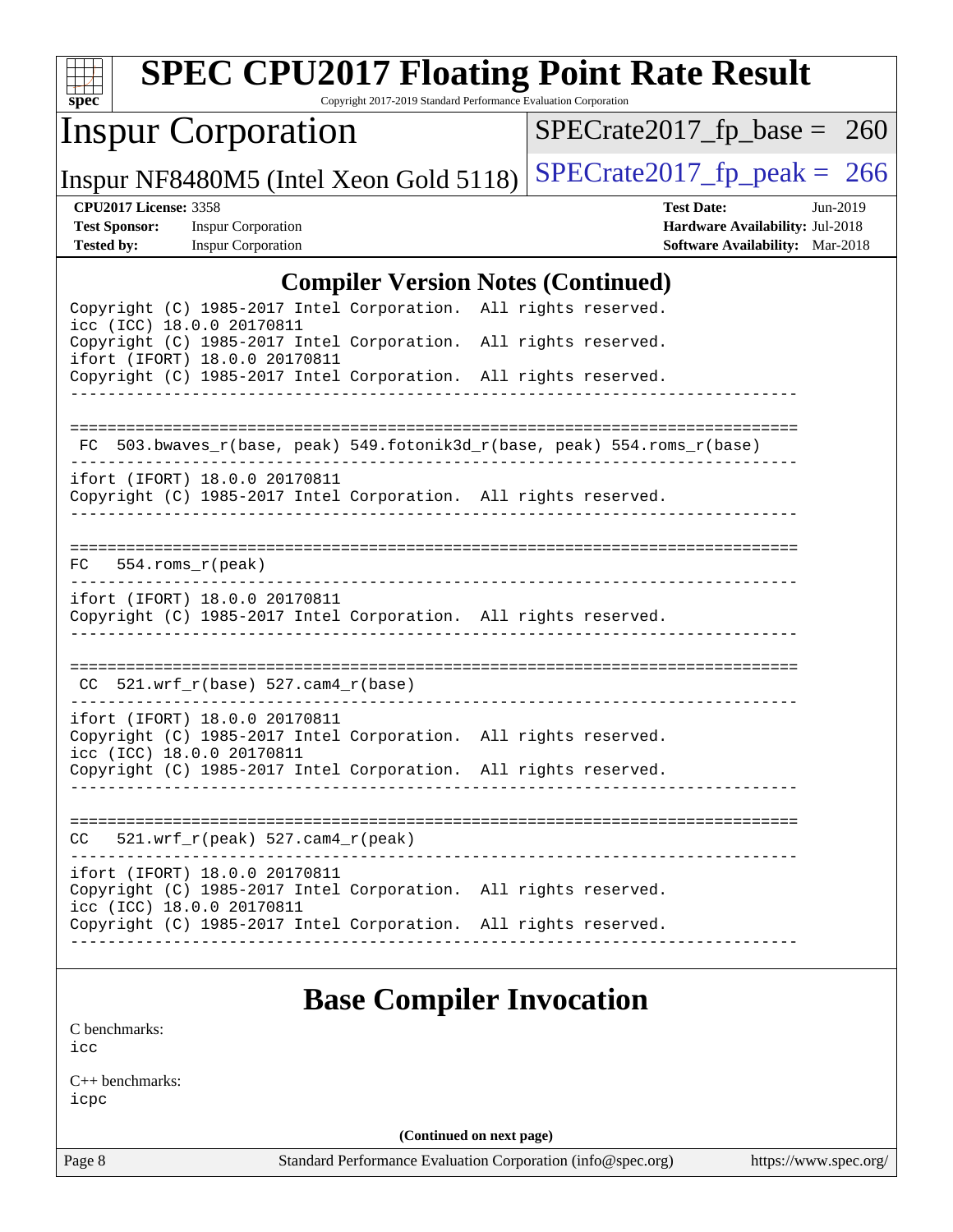| $spec^*$                     | <b>SPEC CPU2017 Floating Point Rate Result</b><br>Copyright 2017-2019 Standard Performance Evaluation Corporation |                                        |
|------------------------------|-------------------------------------------------------------------------------------------------------------------|----------------------------------------|
|                              | <b>Inspur Corporation</b>                                                                                         | $SPECrate2017_fp\_base = 260$          |
|                              | Inspur NF8480M5 (Intel Xeon Gold 5118)                                                                            | $SPECTate2017fr peak = 266$            |
| <b>CPU2017 License: 3358</b> |                                                                                                                   | <b>Test Date:</b><br>$Jun-2019$        |
| <b>Test Sponsor:</b>         | <b>Inspur Corporation</b>                                                                                         | Hardware Availability: Jul-2018        |
| <b>Tested by:</b>            | <b>Inspur Corporation</b>                                                                                         | <b>Software Availability:</b> Mar-2018 |
|                              |                                                                                                                   |                                        |

# **[Base Compiler Invocation \(Continued\)](http://www.spec.org/auto/cpu2017/Docs/result-fields.html#BaseCompilerInvocation)**

[Fortran benchmarks](http://www.spec.org/auto/cpu2017/Docs/result-fields.html#Fortranbenchmarks): [ifort](http://www.spec.org/cpu2017/results/res2019q3/cpu2017-20190620-15361.flags.html#user_FCbase_intel_ifort_18.0_8111460550e3ca792625aed983ce982f94888b8b503583aa7ba2b8303487b4d8a21a13e7191a45c5fd58ff318f48f9492884d4413fa793fd88dd292cad7027ca)

[Benchmarks using both Fortran and C](http://www.spec.org/auto/cpu2017/Docs/result-fields.html#BenchmarksusingbothFortranandC): [ifort](http://www.spec.org/cpu2017/results/res2019q3/cpu2017-20190620-15361.flags.html#user_CC_FCbase_intel_ifort_18.0_8111460550e3ca792625aed983ce982f94888b8b503583aa7ba2b8303487b4d8a21a13e7191a45c5fd58ff318f48f9492884d4413fa793fd88dd292cad7027ca) [icc](http://www.spec.org/cpu2017/results/res2019q3/cpu2017-20190620-15361.flags.html#user_CC_FCbase_intel_icc_18.0_66fc1ee009f7361af1fbd72ca7dcefbb700085f36577c54f309893dd4ec40d12360134090235512931783d35fd58c0460139e722d5067c5574d8eaf2b3e37e92)

[Benchmarks using both C and C++](http://www.spec.org/auto/cpu2017/Docs/result-fields.html#BenchmarksusingbothCandCXX): [icpc](http://www.spec.org/cpu2017/results/res2019q3/cpu2017-20190620-15361.flags.html#user_CC_CXXbase_intel_icpc_18.0_c510b6838c7f56d33e37e94d029a35b4a7bccf4766a728ee175e80a419847e808290a9b78be685c44ab727ea267ec2f070ec5dc83b407c0218cded6866a35d07) [icc](http://www.spec.org/cpu2017/results/res2019q3/cpu2017-20190620-15361.flags.html#user_CC_CXXbase_intel_icc_18.0_66fc1ee009f7361af1fbd72ca7dcefbb700085f36577c54f309893dd4ec40d12360134090235512931783d35fd58c0460139e722d5067c5574d8eaf2b3e37e92)

[Benchmarks using Fortran, C, and C++:](http://www.spec.org/auto/cpu2017/Docs/result-fields.html#BenchmarksusingFortranCandCXX) [icpc](http://www.spec.org/cpu2017/results/res2019q3/cpu2017-20190620-15361.flags.html#user_CC_CXX_FCbase_intel_icpc_18.0_c510b6838c7f56d33e37e94d029a35b4a7bccf4766a728ee175e80a419847e808290a9b78be685c44ab727ea267ec2f070ec5dc83b407c0218cded6866a35d07) [icc](http://www.spec.org/cpu2017/results/res2019q3/cpu2017-20190620-15361.flags.html#user_CC_CXX_FCbase_intel_icc_18.0_66fc1ee009f7361af1fbd72ca7dcefbb700085f36577c54f309893dd4ec40d12360134090235512931783d35fd58c0460139e722d5067c5574d8eaf2b3e37e92) [ifort](http://www.spec.org/cpu2017/results/res2019q3/cpu2017-20190620-15361.flags.html#user_CC_CXX_FCbase_intel_ifort_18.0_8111460550e3ca792625aed983ce982f94888b8b503583aa7ba2b8303487b4d8a21a13e7191a45c5fd58ff318f48f9492884d4413fa793fd88dd292cad7027ca)

## **[Base Portability Flags](http://www.spec.org/auto/cpu2017/Docs/result-fields.html#BasePortabilityFlags)**

 503.bwaves\_r: [-DSPEC\\_LP64](http://www.spec.org/cpu2017/results/res2019q3/cpu2017-20190620-15361.flags.html#suite_basePORTABILITY503_bwaves_r_DSPEC_LP64) 507.cactuBSSN\_r: [-DSPEC\\_LP64](http://www.spec.org/cpu2017/results/res2019q3/cpu2017-20190620-15361.flags.html#suite_basePORTABILITY507_cactuBSSN_r_DSPEC_LP64) 508.namd\_r: [-DSPEC\\_LP64](http://www.spec.org/cpu2017/results/res2019q3/cpu2017-20190620-15361.flags.html#suite_basePORTABILITY508_namd_r_DSPEC_LP64) 510.parest\_r: [-DSPEC\\_LP64](http://www.spec.org/cpu2017/results/res2019q3/cpu2017-20190620-15361.flags.html#suite_basePORTABILITY510_parest_r_DSPEC_LP64) 511.povray\_r: [-DSPEC\\_LP64](http://www.spec.org/cpu2017/results/res2019q3/cpu2017-20190620-15361.flags.html#suite_basePORTABILITY511_povray_r_DSPEC_LP64) 519.lbm\_r: [-DSPEC\\_LP64](http://www.spec.org/cpu2017/results/res2019q3/cpu2017-20190620-15361.flags.html#suite_basePORTABILITY519_lbm_r_DSPEC_LP64) 521.wrf\_r: [-DSPEC\\_LP64](http://www.spec.org/cpu2017/results/res2019q3/cpu2017-20190620-15361.flags.html#suite_basePORTABILITY521_wrf_r_DSPEC_LP64) [-DSPEC\\_CASE\\_FLAG](http://www.spec.org/cpu2017/results/res2019q3/cpu2017-20190620-15361.flags.html#b521.wrf_r_baseCPORTABILITY_DSPEC_CASE_FLAG) [-convert big\\_endian](http://www.spec.org/cpu2017/results/res2019q3/cpu2017-20190620-15361.flags.html#user_baseFPORTABILITY521_wrf_r_convert_big_endian_c3194028bc08c63ac5d04de18c48ce6d347e4e562e8892b8bdbdc0214820426deb8554edfa529a3fb25a586e65a3d812c835984020483e7e73212c4d31a38223) 526.blender\_r: [-DSPEC\\_LP64](http://www.spec.org/cpu2017/results/res2019q3/cpu2017-20190620-15361.flags.html#suite_basePORTABILITY526_blender_r_DSPEC_LP64) [-DSPEC\\_LINUX](http://www.spec.org/cpu2017/results/res2019q3/cpu2017-20190620-15361.flags.html#b526.blender_r_baseCPORTABILITY_DSPEC_LINUX) [-funsigned-char](http://www.spec.org/cpu2017/results/res2019q3/cpu2017-20190620-15361.flags.html#user_baseCPORTABILITY526_blender_r_force_uchar_40c60f00ab013830e2dd6774aeded3ff59883ba5a1fc5fc14077f794d777847726e2a5858cbc7672e36e1b067e7e5c1d9a74f7176df07886a243d7cc18edfe67) 527.cam4\_r: [-DSPEC\\_LP64](http://www.spec.org/cpu2017/results/res2019q3/cpu2017-20190620-15361.flags.html#suite_basePORTABILITY527_cam4_r_DSPEC_LP64) [-DSPEC\\_CASE\\_FLAG](http://www.spec.org/cpu2017/results/res2019q3/cpu2017-20190620-15361.flags.html#b527.cam4_r_baseCPORTABILITY_DSPEC_CASE_FLAG) 538.imagick\_r: [-DSPEC\\_LP64](http://www.spec.org/cpu2017/results/res2019q3/cpu2017-20190620-15361.flags.html#suite_basePORTABILITY538_imagick_r_DSPEC_LP64) 544.nab\_r: [-DSPEC\\_LP64](http://www.spec.org/cpu2017/results/res2019q3/cpu2017-20190620-15361.flags.html#suite_basePORTABILITY544_nab_r_DSPEC_LP64) 549.fotonik3d\_r: [-DSPEC\\_LP64](http://www.spec.org/cpu2017/results/res2019q3/cpu2017-20190620-15361.flags.html#suite_basePORTABILITY549_fotonik3d_r_DSPEC_LP64) 554.roms\_r: [-DSPEC\\_LP64](http://www.spec.org/cpu2017/results/res2019q3/cpu2017-20190620-15361.flags.html#suite_basePORTABILITY554_roms_r_DSPEC_LP64)

# **[Base Optimization Flags](http://www.spec.org/auto/cpu2017/Docs/result-fields.html#BaseOptimizationFlags)**

[C benchmarks](http://www.spec.org/auto/cpu2017/Docs/result-fields.html#Cbenchmarks):

[-xCORE-AVX2](http://www.spec.org/cpu2017/results/res2019q3/cpu2017-20190620-15361.flags.html#user_CCbase_f-xCORE-AVX2) [-ipo](http://www.spec.org/cpu2017/results/res2019q3/cpu2017-20190620-15361.flags.html#user_CCbase_f-ipo) [-O3](http://www.spec.org/cpu2017/results/res2019q3/cpu2017-20190620-15361.flags.html#user_CCbase_f-O3) [-no-prec-div](http://www.spec.org/cpu2017/results/res2019q3/cpu2017-20190620-15361.flags.html#user_CCbase_f-no-prec-div) [-qopt-prefetch](http://www.spec.org/cpu2017/results/res2019q3/cpu2017-20190620-15361.flags.html#user_CCbase_f-qopt-prefetch) [-ffinite-math-only](http://www.spec.org/cpu2017/results/res2019q3/cpu2017-20190620-15361.flags.html#user_CCbase_f_finite_math_only_cb91587bd2077682c4b38af759c288ed7c732db004271a9512da14a4f8007909a5f1427ecbf1a0fb78ff2a814402c6114ac565ca162485bbcae155b5e4258871) [-qopt-mem-layout-trans=3](http://www.spec.org/cpu2017/results/res2019q3/cpu2017-20190620-15361.flags.html#user_CCbase_f-qopt-mem-layout-trans_de80db37974c74b1f0e20d883f0b675c88c3b01e9d123adea9b28688d64333345fb62bc4a798493513fdb68f60282f9a726aa07f478b2f7113531aecce732043) [C++ benchmarks:](http://www.spec.org/auto/cpu2017/Docs/result-fields.html#CXXbenchmarks) [-xCORE-AVX2](http://www.spec.org/cpu2017/results/res2019q3/cpu2017-20190620-15361.flags.html#user_CXXbase_f-xCORE-AVX2) [-ipo](http://www.spec.org/cpu2017/results/res2019q3/cpu2017-20190620-15361.flags.html#user_CXXbase_f-ipo) [-O3](http://www.spec.org/cpu2017/results/res2019q3/cpu2017-20190620-15361.flags.html#user_CXXbase_f-O3) [-no-prec-div](http://www.spec.org/cpu2017/results/res2019q3/cpu2017-20190620-15361.flags.html#user_CXXbase_f-no-prec-div) [-qopt-prefetch](http://www.spec.org/cpu2017/results/res2019q3/cpu2017-20190620-15361.flags.html#user_CXXbase_f-qopt-prefetch) [-ffinite-math-only](http://www.spec.org/cpu2017/results/res2019q3/cpu2017-20190620-15361.flags.html#user_CXXbase_f_finite_math_only_cb91587bd2077682c4b38af759c288ed7c732db004271a9512da14a4f8007909a5f1427ecbf1a0fb78ff2a814402c6114ac565ca162485bbcae155b5e4258871) [-qopt-mem-layout-trans=3](http://www.spec.org/cpu2017/results/res2019q3/cpu2017-20190620-15361.flags.html#user_CXXbase_f-qopt-mem-layout-trans_de80db37974c74b1f0e20d883f0b675c88c3b01e9d123adea9b28688d64333345fb62bc4a798493513fdb68f60282f9a726aa07f478b2f7113531aecce732043) [Fortran benchmarks](http://www.spec.org/auto/cpu2017/Docs/result-fields.html#Fortranbenchmarks): [-xCORE-AVX2](http://www.spec.org/cpu2017/results/res2019q3/cpu2017-20190620-15361.flags.html#user_FCbase_f-xCORE-AVX2) [-ipo](http://www.spec.org/cpu2017/results/res2019q3/cpu2017-20190620-15361.flags.html#user_FCbase_f-ipo) [-O3](http://www.spec.org/cpu2017/results/res2019q3/cpu2017-20190620-15361.flags.html#user_FCbase_f-O3) [-no-prec-div](http://www.spec.org/cpu2017/results/res2019q3/cpu2017-20190620-15361.flags.html#user_FCbase_f-no-prec-div) [-qopt-prefetch](http://www.spec.org/cpu2017/results/res2019q3/cpu2017-20190620-15361.flags.html#user_FCbase_f-qopt-prefetch) [-ffinite-math-only](http://www.spec.org/cpu2017/results/res2019q3/cpu2017-20190620-15361.flags.html#user_FCbase_f_finite_math_only_cb91587bd2077682c4b38af759c288ed7c732db004271a9512da14a4f8007909a5f1427ecbf1a0fb78ff2a814402c6114ac565ca162485bbcae155b5e4258871)

**(Continued on next page)**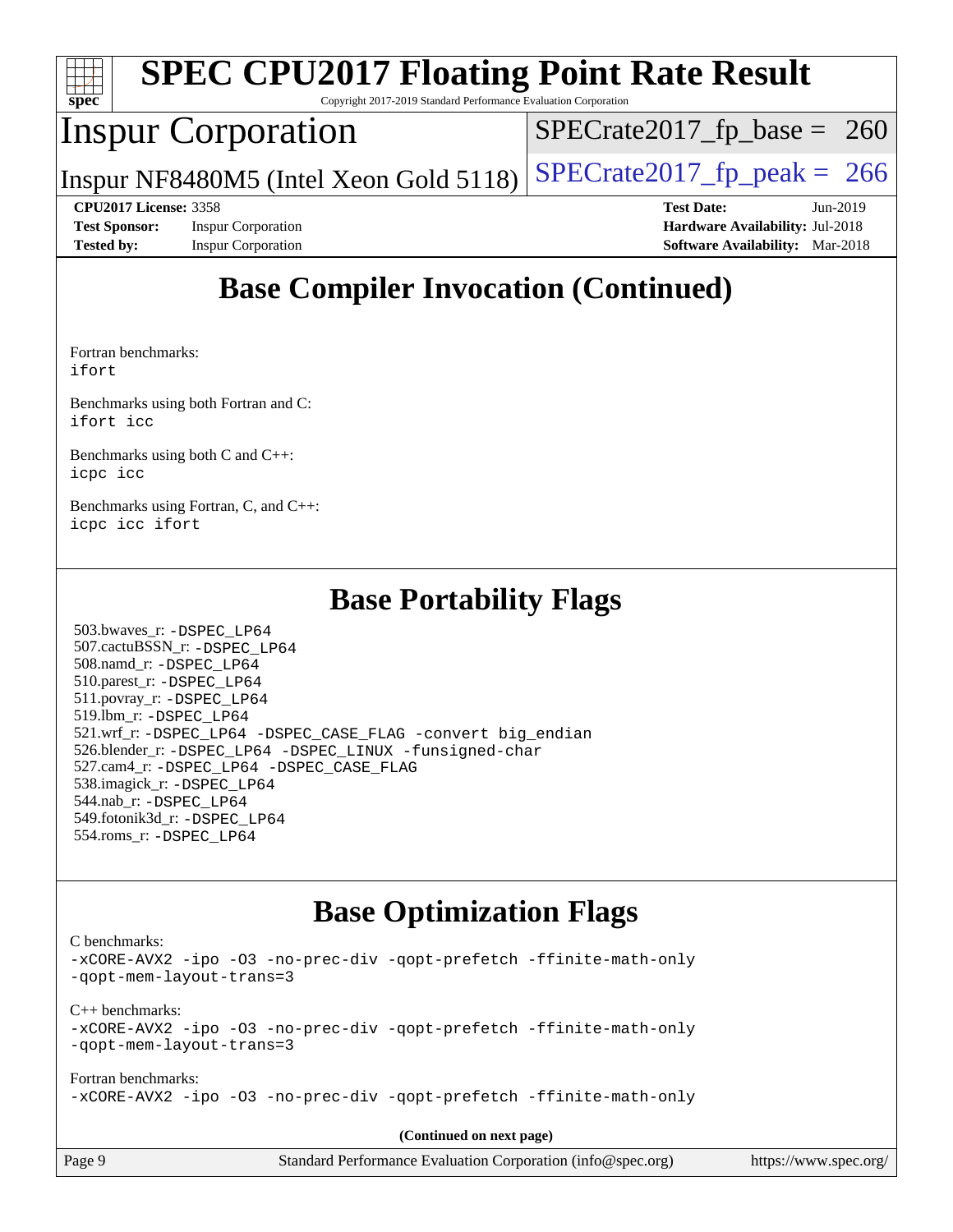| <b>SPEC CPU2017 Floating Point Rate Result</b><br>$spec^*$<br>Copyright 2017-2019 Standard Performance Evaluation Corporation                                                      |                                        |  |  |  |  |  |
|------------------------------------------------------------------------------------------------------------------------------------------------------------------------------------|----------------------------------------|--|--|--|--|--|
| <b>Inspur Corporation</b>                                                                                                                                                          | $SPECTate2017_fp\_base = 260$          |  |  |  |  |  |
| Inspur NF8480M5 (Intel Xeon Gold 5118)                                                                                                                                             | $SPECTate2017fr peak = 266$            |  |  |  |  |  |
| <b>CPU2017 License: 3358</b>                                                                                                                                                       | <b>Test Date:</b><br>$Jun-2019$        |  |  |  |  |  |
| <b>Test Sponsor:</b><br><b>Inspur Corporation</b>                                                                                                                                  | Hardware Availability: Jul-2018        |  |  |  |  |  |
| <b>Tested by:</b><br><b>Inspur Corporation</b>                                                                                                                                     | <b>Software Availability:</b> Mar-2018 |  |  |  |  |  |
| <b>Base Optimization Flags (Continued)</b><br>Fortran benchmarks (continued):<br>-qopt-mem-layout-trans=3 -nostandard-realloc-lhs -aliqn array32byte                               |                                        |  |  |  |  |  |
| Benchmarks using both Fortran and C:<br>-xCORE-AVX2 -ipo -03 -no-prec-div -qopt-prefetch -ffinite-math-only<br>-qopt-mem-layout-trans=3 -nostandard-realloc-lhs -align array32byte |                                        |  |  |  |  |  |
| Benchmarks using both C and C++:<br>-xCORE-AVX2 -ipo -03 -no-prec-div -qopt-prefetch -ffinite-math-only<br>-qopt-mem-layout-trans=3                                                |                                        |  |  |  |  |  |

[Benchmarks using Fortran, C, and C++:](http://www.spec.org/auto/cpu2017/Docs/result-fields.html#BenchmarksusingFortranCandCXX) [-xCORE-AVX2](http://www.spec.org/cpu2017/results/res2019q3/cpu2017-20190620-15361.flags.html#user_CC_CXX_FCbase_f-xCORE-AVX2) [-ipo](http://www.spec.org/cpu2017/results/res2019q3/cpu2017-20190620-15361.flags.html#user_CC_CXX_FCbase_f-ipo) [-O3](http://www.spec.org/cpu2017/results/res2019q3/cpu2017-20190620-15361.flags.html#user_CC_CXX_FCbase_f-O3) [-no-prec-div](http://www.spec.org/cpu2017/results/res2019q3/cpu2017-20190620-15361.flags.html#user_CC_CXX_FCbase_f-no-prec-div) [-qopt-prefetch](http://www.spec.org/cpu2017/results/res2019q3/cpu2017-20190620-15361.flags.html#user_CC_CXX_FCbase_f-qopt-prefetch) [-ffinite-math-only](http://www.spec.org/cpu2017/results/res2019q3/cpu2017-20190620-15361.flags.html#user_CC_CXX_FCbase_f_finite_math_only_cb91587bd2077682c4b38af759c288ed7c732db004271a9512da14a4f8007909a5f1427ecbf1a0fb78ff2a814402c6114ac565ca162485bbcae155b5e4258871) [-qopt-mem-layout-trans=3](http://www.spec.org/cpu2017/results/res2019q3/cpu2017-20190620-15361.flags.html#user_CC_CXX_FCbase_f-qopt-mem-layout-trans_de80db37974c74b1f0e20d883f0b675c88c3b01e9d123adea9b28688d64333345fb62bc4a798493513fdb68f60282f9a726aa07f478b2f7113531aecce732043) [-nostandard-realloc-lhs](http://www.spec.org/cpu2017/results/res2019q3/cpu2017-20190620-15361.flags.html#user_CC_CXX_FCbase_f_2003_std_realloc_82b4557e90729c0f113870c07e44d33d6f5a304b4f63d4c15d2d0f1fab99f5daaed73bdb9275d9ae411527f28b936061aa8b9c8f2d63842963b95c9dd6426b8a) [-align array32byte](http://www.spec.org/cpu2017/results/res2019q3/cpu2017-20190620-15361.flags.html#user_CC_CXX_FCbase_align_array32byte_b982fe038af199962ba9a80c053b8342c548c85b40b8e86eb3cc33dee0d7986a4af373ac2d51c3f7cf710a18d62fdce2948f201cd044323541f22fc0fffc51b6)

## **[Base Other Flags](http://www.spec.org/auto/cpu2017/Docs/result-fields.html#BaseOtherFlags)**

[C benchmarks](http://www.spec.org/auto/cpu2017/Docs/result-fields.html#Cbenchmarks):  $-m64 - std = c11$  $-m64 - std = c11$ 

[C++ benchmarks:](http://www.spec.org/auto/cpu2017/Docs/result-fields.html#CXXbenchmarks) [-m64](http://www.spec.org/cpu2017/results/res2019q3/cpu2017-20190620-15361.flags.html#user_CXXbase_intel_intel64_18.0_af43caccfc8ded86e7699f2159af6efc7655f51387b94da716254467f3c01020a5059329e2569e4053f409e7c9202a7efc638f7a6d1ffb3f52dea4a3e31d82ab)

[Fortran benchmarks](http://www.spec.org/auto/cpu2017/Docs/result-fields.html#Fortranbenchmarks): [-m64](http://www.spec.org/cpu2017/results/res2019q3/cpu2017-20190620-15361.flags.html#user_FCbase_intel_intel64_18.0_af43caccfc8ded86e7699f2159af6efc7655f51387b94da716254467f3c01020a5059329e2569e4053f409e7c9202a7efc638f7a6d1ffb3f52dea4a3e31d82ab)

[Benchmarks using both Fortran and C](http://www.spec.org/auto/cpu2017/Docs/result-fields.html#BenchmarksusingbothFortranandC):  $-m64 - std = c11$  $-m64 - std = c11$ 

[Benchmarks using both C and C++](http://www.spec.org/auto/cpu2017/Docs/result-fields.html#BenchmarksusingbothCandCXX):  $-m64 - std= c11$  $-m64 - std= c11$ 

[Benchmarks using Fortran, C, and C++:](http://www.spec.org/auto/cpu2017/Docs/result-fields.html#BenchmarksusingFortranCandCXX)  $-m64 - std= c11$  $-m64 - std= c11$ 

# **[Peak Compiler Invocation](http://www.spec.org/auto/cpu2017/Docs/result-fields.html#PeakCompilerInvocation)**

[C benchmarks](http://www.spec.org/auto/cpu2017/Docs/result-fields.html#Cbenchmarks): [icc](http://www.spec.org/cpu2017/results/res2019q3/cpu2017-20190620-15361.flags.html#user_CCpeak_intel_icc_18.0_66fc1ee009f7361af1fbd72ca7dcefbb700085f36577c54f309893dd4ec40d12360134090235512931783d35fd58c0460139e722d5067c5574d8eaf2b3e37e92)

[C++ benchmarks:](http://www.spec.org/auto/cpu2017/Docs/result-fields.html#CXXbenchmarks) [icpc](http://www.spec.org/cpu2017/results/res2019q3/cpu2017-20190620-15361.flags.html#user_CXXpeak_intel_icpc_18.0_c510b6838c7f56d33e37e94d029a35b4a7bccf4766a728ee175e80a419847e808290a9b78be685c44ab727ea267ec2f070ec5dc83b407c0218cded6866a35d07)

**(Continued on next page)**

Page 10 Standard Performance Evaluation Corporation [\(info@spec.org\)](mailto:info@spec.org) <https://www.spec.org/>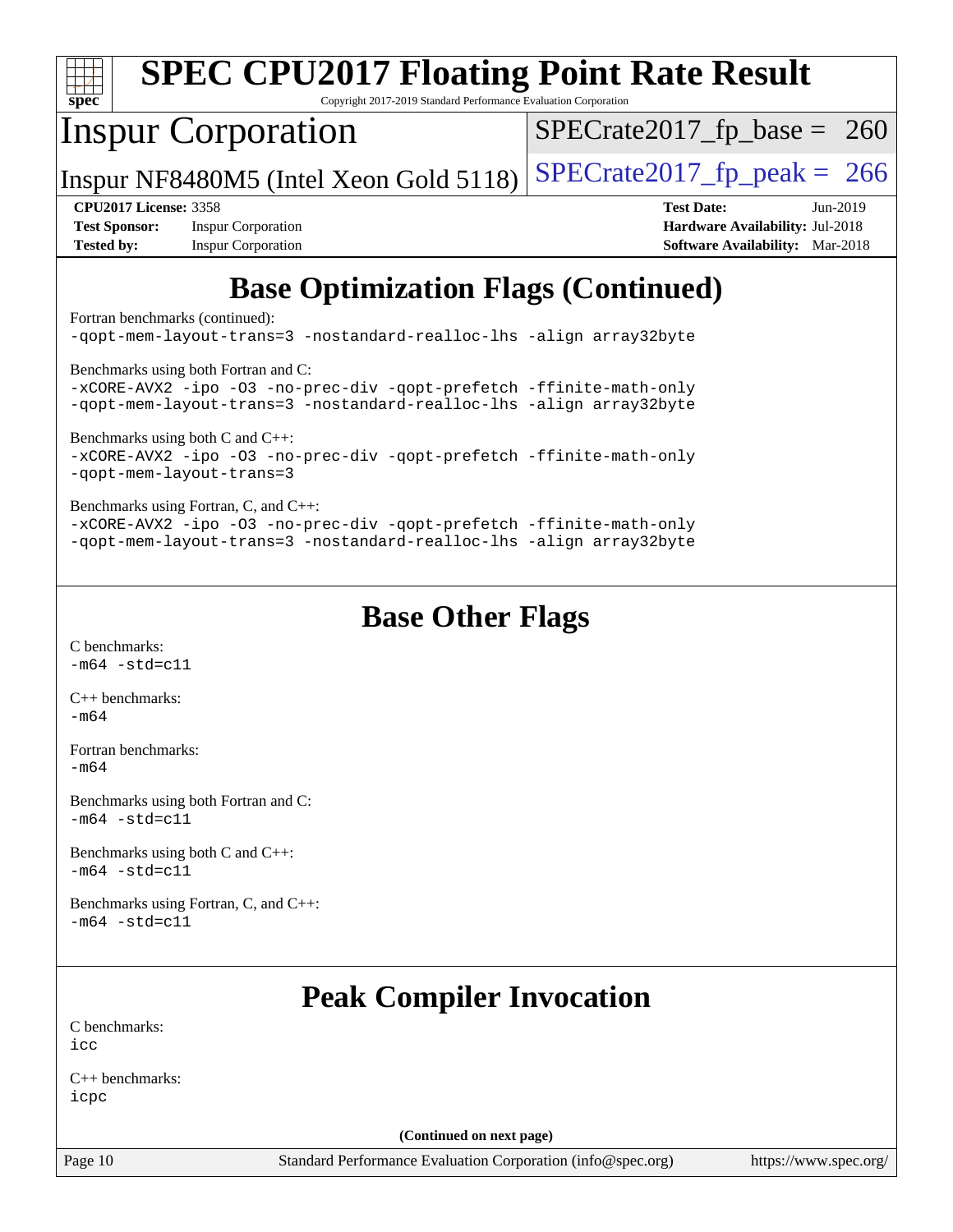| Spec                 |                              | <b>SPEC CPU2017 Floating Point Rate Result</b><br>Copyright 2017-2019 Standard Performance Evaluation Corporation |                                        |          |  |
|----------------------|------------------------------|-------------------------------------------------------------------------------------------------------------------|----------------------------------------|----------|--|
|                      |                              | <b>Inspur Corporation</b>                                                                                         | $SPECrate2017_fp\_base = 260$          |          |  |
|                      |                              | Inspur NF8480M5 (Intel Xeon Gold 5118)                                                                            | $SPECrate2017_fp\_peak = 266$          |          |  |
|                      | <b>CPU2017 License: 3358</b> |                                                                                                                   | <b>Test Date:</b>                      | Jun-2019 |  |
| <b>Test Sponsor:</b> |                              | <b>Inspur Corporation</b>                                                                                         | Hardware Availability: Jul-2018        |          |  |
| <b>Tested by:</b>    |                              | <b>Inspur Corporation</b>                                                                                         | <b>Software Availability:</b> Mar-2018 |          |  |
|                      |                              |                                                                                                                   |                                        |          |  |

# **[Peak Compiler Invocation \(Continued\)](http://www.spec.org/auto/cpu2017/Docs/result-fields.html#PeakCompilerInvocation)**

[Fortran benchmarks](http://www.spec.org/auto/cpu2017/Docs/result-fields.html#Fortranbenchmarks): [ifort](http://www.spec.org/cpu2017/results/res2019q3/cpu2017-20190620-15361.flags.html#user_FCpeak_intel_ifort_18.0_8111460550e3ca792625aed983ce982f94888b8b503583aa7ba2b8303487b4d8a21a13e7191a45c5fd58ff318f48f9492884d4413fa793fd88dd292cad7027ca)

[Benchmarks using both Fortran and C](http://www.spec.org/auto/cpu2017/Docs/result-fields.html#BenchmarksusingbothFortranandC): [ifort](http://www.spec.org/cpu2017/results/res2019q3/cpu2017-20190620-15361.flags.html#user_CC_FCpeak_intel_ifort_18.0_8111460550e3ca792625aed983ce982f94888b8b503583aa7ba2b8303487b4d8a21a13e7191a45c5fd58ff318f48f9492884d4413fa793fd88dd292cad7027ca) [icc](http://www.spec.org/cpu2017/results/res2019q3/cpu2017-20190620-15361.flags.html#user_CC_FCpeak_intel_icc_18.0_66fc1ee009f7361af1fbd72ca7dcefbb700085f36577c54f309893dd4ec40d12360134090235512931783d35fd58c0460139e722d5067c5574d8eaf2b3e37e92)

[Benchmarks using both C and C++](http://www.spec.org/auto/cpu2017/Docs/result-fields.html#BenchmarksusingbothCandCXX): [icpc](http://www.spec.org/cpu2017/results/res2019q3/cpu2017-20190620-15361.flags.html#user_CC_CXXpeak_intel_icpc_18.0_c510b6838c7f56d33e37e94d029a35b4a7bccf4766a728ee175e80a419847e808290a9b78be685c44ab727ea267ec2f070ec5dc83b407c0218cded6866a35d07) [icc](http://www.spec.org/cpu2017/results/res2019q3/cpu2017-20190620-15361.flags.html#user_CC_CXXpeak_intel_icc_18.0_66fc1ee009f7361af1fbd72ca7dcefbb700085f36577c54f309893dd4ec40d12360134090235512931783d35fd58c0460139e722d5067c5574d8eaf2b3e37e92)

[Benchmarks using Fortran, C, and C++:](http://www.spec.org/auto/cpu2017/Docs/result-fields.html#BenchmarksusingFortranCandCXX) [icpc](http://www.spec.org/cpu2017/results/res2019q3/cpu2017-20190620-15361.flags.html#user_CC_CXX_FCpeak_intel_icpc_18.0_c510b6838c7f56d33e37e94d029a35b4a7bccf4766a728ee175e80a419847e808290a9b78be685c44ab727ea267ec2f070ec5dc83b407c0218cded6866a35d07) [icc](http://www.spec.org/cpu2017/results/res2019q3/cpu2017-20190620-15361.flags.html#user_CC_CXX_FCpeak_intel_icc_18.0_66fc1ee009f7361af1fbd72ca7dcefbb700085f36577c54f309893dd4ec40d12360134090235512931783d35fd58c0460139e722d5067c5574d8eaf2b3e37e92) [ifort](http://www.spec.org/cpu2017/results/res2019q3/cpu2017-20190620-15361.flags.html#user_CC_CXX_FCpeak_intel_ifort_18.0_8111460550e3ca792625aed983ce982f94888b8b503583aa7ba2b8303487b4d8a21a13e7191a45c5fd58ff318f48f9492884d4413fa793fd88dd292cad7027ca)

## **[Peak Portability Flags](http://www.spec.org/auto/cpu2017/Docs/result-fields.html#PeakPortabilityFlags)**

Same as Base Portability Flags

# **[Peak Optimization Flags](http://www.spec.org/auto/cpu2017/Docs/result-fields.html#PeakOptimizationFlags)**

[C benchmarks](http://www.spec.org/auto/cpu2017/Docs/result-fields.html#Cbenchmarks):

```
 519.lbm_r: -prof-gen(pass 1) -prof-use(pass 2) -ipo -xCORE-AVX2 -O3
-no-prec-div -qopt-prefetch -ffinite-math-only
-qopt-mem-layout-trans=3
```
 538.imagick\_r: [-xCORE-AVX2](http://www.spec.org/cpu2017/results/res2019q3/cpu2017-20190620-15361.flags.html#user_peakCOPTIMIZE538_imagick_r_f-xCORE-AVX2) [-ipo](http://www.spec.org/cpu2017/results/res2019q3/cpu2017-20190620-15361.flags.html#user_peakCOPTIMIZE538_imagick_r_f-ipo) [-O3](http://www.spec.org/cpu2017/results/res2019q3/cpu2017-20190620-15361.flags.html#user_peakCOPTIMIZE538_imagick_r_f-O3) [-no-prec-div](http://www.spec.org/cpu2017/results/res2019q3/cpu2017-20190620-15361.flags.html#user_peakCOPTIMIZE538_imagick_r_f-no-prec-div) [-qopt-prefetch](http://www.spec.org/cpu2017/results/res2019q3/cpu2017-20190620-15361.flags.html#user_peakCOPTIMIZE538_imagick_r_f-qopt-prefetch) [-ffinite-math-only](http://www.spec.org/cpu2017/results/res2019q3/cpu2017-20190620-15361.flags.html#user_peakCOPTIMIZE538_imagick_r_f_finite_math_only_cb91587bd2077682c4b38af759c288ed7c732db004271a9512da14a4f8007909a5f1427ecbf1a0fb78ff2a814402c6114ac565ca162485bbcae155b5e4258871) [-qopt-mem-layout-trans=3](http://www.spec.org/cpu2017/results/res2019q3/cpu2017-20190620-15361.flags.html#user_peakCOPTIMIZE538_imagick_r_f-qopt-mem-layout-trans_de80db37974c74b1f0e20d883f0b675c88c3b01e9d123adea9b28688d64333345fb62bc4a798493513fdb68f60282f9a726aa07f478b2f7113531aecce732043)

544.nab\_r: Same as 519.lbm\_r

```
C++ benchmarks: 
-prof-gen(pass 1) -prof-use(pass 2) -ipo -xCORE-AVX2 -O3
-no-prec-div -qopt-prefetch -ffinite-math-only
-qopt-mem-layout-trans=3
```
[Fortran benchmarks](http://www.spec.org/auto/cpu2017/Docs/result-fields.html#Fortranbenchmarks):

```
 503.bwaves_r: -xCORE-AVX2 -ipo -O3 -no-prec-div -qopt-prefetch
-ffinite-math-only -qopt-mem-layout-trans=3
-nostandard-realloc-lhs -align array32byte
```
**(Continued on next page)**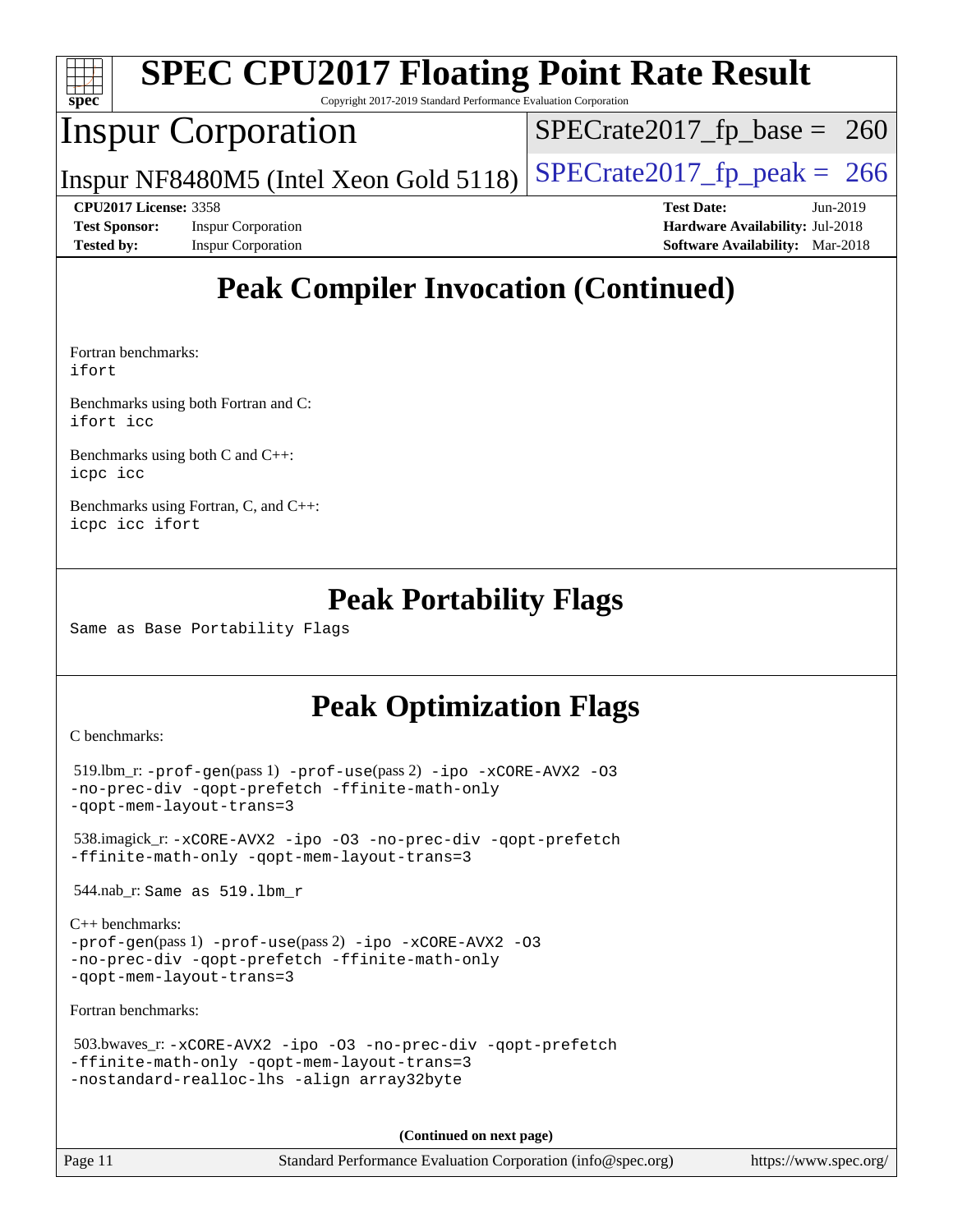| <b>SPEC CPU2017 Floating Point Rate Result</b><br>$spec^*$<br>Copyright 2017-2019 Standard Performance Evaluation Corporation                              |                                        |
|------------------------------------------------------------------------------------------------------------------------------------------------------------|----------------------------------------|
| <b>Inspur Corporation</b>                                                                                                                                  | $SPECTate2017$ _fp_base = 260          |
| Inspur NF8480M5 (Intel Xeon Gold 5118)                                                                                                                     | $SPECTate2017$ _fp_peak = 266          |
| <b>CPU2017 License: 3358</b>                                                                                                                               | <b>Test Date:</b><br>Jun-2019          |
| <b>Test Sponsor:</b><br><b>Inspur Corporation</b>                                                                                                          | Hardware Availability: Jul-2018        |
| <b>Inspur Corporation</b><br><b>Tested by:</b>                                                                                                             | <b>Software Availability:</b> Mar-2018 |
| <b>Peak Optimization Flags (Continued)</b><br>549.fotonik3d_r: Same as 503.bwaves_r<br>554.roms_r:-prof-gen(pass 1) -prof-use(pass 2) -ipo -xCORE-AVX2 -03 |                                        |

[-no-prec-div](http://www.spec.org/cpu2017/results/res2019q3/cpu2017-20190620-15361.flags.html#user_peakPASS1_FOPTIMIZEPASS2_FOPTIMIZE554_roms_r_f-no-prec-div) [-qopt-prefetch](http://www.spec.org/cpu2017/results/res2019q3/cpu2017-20190620-15361.flags.html#user_peakPASS1_FOPTIMIZEPASS2_FOPTIMIZE554_roms_r_f-qopt-prefetch) [-ffinite-math-only](http://www.spec.org/cpu2017/results/res2019q3/cpu2017-20190620-15361.flags.html#user_peakPASS1_FOPTIMIZEPASS2_FOPTIMIZE554_roms_r_f_finite_math_only_cb91587bd2077682c4b38af759c288ed7c732db004271a9512da14a4f8007909a5f1427ecbf1a0fb78ff2a814402c6114ac565ca162485bbcae155b5e4258871) [-qopt-mem-layout-trans=3](http://www.spec.org/cpu2017/results/res2019q3/cpu2017-20190620-15361.flags.html#user_peakPASS1_FOPTIMIZEPASS2_FOPTIMIZE554_roms_r_f-qopt-mem-layout-trans_de80db37974c74b1f0e20d883f0b675c88c3b01e9d123adea9b28688d64333345fb62bc4a798493513fdb68f60282f9a726aa07f478b2f7113531aecce732043) [-nostandard-realloc-lhs](http://www.spec.org/cpu2017/results/res2019q3/cpu2017-20190620-15361.flags.html#user_peakEXTRA_FOPTIMIZE554_roms_r_f_2003_std_realloc_82b4557e90729c0f113870c07e44d33d6f5a304b4f63d4c15d2d0f1fab99f5daaed73bdb9275d9ae411527f28b936061aa8b9c8f2d63842963b95c9dd6426b8a) [-align array32byte](http://www.spec.org/cpu2017/results/res2019q3/cpu2017-20190620-15361.flags.html#user_peakEXTRA_FOPTIMIZE554_roms_r_align_array32byte_b982fe038af199962ba9a80c053b8342c548c85b40b8e86eb3cc33dee0d7986a4af373ac2d51c3f7cf710a18d62fdce2948f201cd044323541f22fc0fffc51b6) [Benchmarks using both Fortran and C](http://www.spec.org/auto/cpu2017/Docs/result-fields.html#BenchmarksusingbothFortranandC): [-prof-gen](http://www.spec.org/cpu2017/results/res2019q3/cpu2017-20190620-15361.flags.html#user_CC_FCpeak_prof_gen_5aa4926d6013ddb2a31985c654b3eb18169fc0c6952a63635c234f711e6e63dd76e94ad52365559451ec499a2cdb89e4dc58ba4c67ef54ca681ffbe1461d6b36)(pass 1) [-prof-use](http://www.spec.org/cpu2017/results/res2019q3/cpu2017-20190620-15361.flags.html#user_CC_FCpeak_prof_use_1a21ceae95f36a2b53c25747139a6c16ca95bd9def2a207b4f0849963b97e94f5260e30a0c64f4bb623698870e679ca08317ef8150905d41bd88c6f78df73f19)(pass 2) [-ipo](http://www.spec.org/cpu2017/results/res2019q3/cpu2017-20190620-15361.flags.html#user_CC_FCpeak_f-ipo) [-xCORE-AVX2](http://www.spec.org/cpu2017/results/res2019q3/cpu2017-20190620-15361.flags.html#user_CC_FCpeak_f-xCORE-AVX2) [-O3](http://www.spec.org/cpu2017/results/res2019q3/cpu2017-20190620-15361.flags.html#user_CC_FCpeak_f-O3) [-no-prec-div](http://www.spec.org/cpu2017/results/res2019q3/cpu2017-20190620-15361.flags.html#user_CC_FCpeak_f-no-prec-div) [-qopt-prefetch](http://www.spec.org/cpu2017/results/res2019q3/cpu2017-20190620-15361.flags.html#user_CC_FCpeak_f-qopt-prefetch) [-ffinite-math-only](http://www.spec.org/cpu2017/results/res2019q3/cpu2017-20190620-15361.flags.html#user_CC_FCpeak_f_finite_math_only_cb91587bd2077682c4b38af759c288ed7c732db004271a9512da14a4f8007909a5f1427ecbf1a0fb78ff2a814402c6114ac565ca162485bbcae155b5e4258871) [-qopt-mem-layout-trans=3](http://www.spec.org/cpu2017/results/res2019q3/cpu2017-20190620-15361.flags.html#user_CC_FCpeak_f-qopt-mem-layout-trans_de80db37974c74b1f0e20d883f0b675c88c3b01e9d123adea9b28688d64333345fb62bc4a798493513fdb68f60282f9a726aa07f478b2f7113531aecce732043) [-nostandard-realloc-lhs](http://www.spec.org/cpu2017/results/res2019q3/cpu2017-20190620-15361.flags.html#user_CC_FCpeak_f_2003_std_realloc_82b4557e90729c0f113870c07e44d33d6f5a304b4f63d4c15d2d0f1fab99f5daaed73bdb9275d9ae411527f28b936061aa8b9c8f2d63842963b95c9dd6426b8a) [-align array32byte](http://www.spec.org/cpu2017/results/res2019q3/cpu2017-20190620-15361.flags.html#user_CC_FCpeak_align_array32byte_b982fe038af199962ba9a80c053b8342c548c85b40b8e86eb3cc33dee0d7986a4af373ac2d51c3f7cf710a18d62fdce2948f201cd044323541f22fc0fffc51b6)

[Benchmarks using both C and C++](http://www.spec.org/auto/cpu2017/Docs/result-fields.html#BenchmarksusingbothCandCXX): [-prof-gen](http://www.spec.org/cpu2017/results/res2019q3/cpu2017-20190620-15361.flags.html#user_CC_CXXpeak_prof_gen_5aa4926d6013ddb2a31985c654b3eb18169fc0c6952a63635c234f711e6e63dd76e94ad52365559451ec499a2cdb89e4dc58ba4c67ef54ca681ffbe1461d6b36)(pass 1) [-prof-use](http://www.spec.org/cpu2017/results/res2019q3/cpu2017-20190620-15361.flags.html#user_CC_CXXpeak_prof_use_1a21ceae95f36a2b53c25747139a6c16ca95bd9def2a207b4f0849963b97e94f5260e30a0c64f4bb623698870e679ca08317ef8150905d41bd88c6f78df73f19)(pass 2) [-ipo](http://www.spec.org/cpu2017/results/res2019q3/cpu2017-20190620-15361.flags.html#user_CC_CXXpeak_f-ipo) [-xCORE-AVX2](http://www.spec.org/cpu2017/results/res2019q3/cpu2017-20190620-15361.flags.html#user_CC_CXXpeak_f-xCORE-AVX2) [-O3](http://www.spec.org/cpu2017/results/res2019q3/cpu2017-20190620-15361.flags.html#user_CC_CXXpeak_f-O3) [-no-prec-div](http://www.spec.org/cpu2017/results/res2019q3/cpu2017-20190620-15361.flags.html#user_CC_CXXpeak_f-no-prec-div) [-qopt-prefetch](http://www.spec.org/cpu2017/results/res2019q3/cpu2017-20190620-15361.flags.html#user_CC_CXXpeak_f-qopt-prefetch) [-ffinite-math-only](http://www.spec.org/cpu2017/results/res2019q3/cpu2017-20190620-15361.flags.html#user_CC_CXXpeak_f_finite_math_only_cb91587bd2077682c4b38af759c288ed7c732db004271a9512da14a4f8007909a5f1427ecbf1a0fb78ff2a814402c6114ac565ca162485bbcae155b5e4258871) [-qopt-mem-layout-trans=3](http://www.spec.org/cpu2017/results/res2019q3/cpu2017-20190620-15361.flags.html#user_CC_CXXpeak_f-qopt-mem-layout-trans_de80db37974c74b1f0e20d883f0b675c88c3b01e9d123adea9b28688d64333345fb62bc4a798493513fdb68f60282f9a726aa07f478b2f7113531aecce732043)

[Benchmarks using Fortran, C, and C++:](http://www.spec.org/auto/cpu2017/Docs/result-fields.html#BenchmarksusingFortranCandCXX) [-prof-gen](http://www.spec.org/cpu2017/results/res2019q3/cpu2017-20190620-15361.flags.html#user_CC_CXX_FCpeak_prof_gen_5aa4926d6013ddb2a31985c654b3eb18169fc0c6952a63635c234f711e6e63dd76e94ad52365559451ec499a2cdb89e4dc58ba4c67ef54ca681ffbe1461d6b36)(pass 1) [-prof-use](http://www.spec.org/cpu2017/results/res2019q3/cpu2017-20190620-15361.flags.html#user_CC_CXX_FCpeak_prof_use_1a21ceae95f36a2b53c25747139a6c16ca95bd9def2a207b4f0849963b97e94f5260e30a0c64f4bb623698870e679ca08317ef8150905d41bd88c6f78df73f19)(pass 2) [-ipo](http://www.spec.org/cpu2017/results/res2019q3/cpu2017-20190620-15361.flags.html#user_CC_CXX_FCpeak_f-ipo) [-xCORE-AVX2](http://www.spec.org/cpu2017/results/res2019q3/cpu2017-20190620-15361.flags.html#user_CC_CXX_FCpeak_f-xCORE-AVX2) [-O3](http://www.spec.org/cpu2017/results/res2019q3/cpu2017-20190620-15361.flags.html#user_CC_CXX_FCpeak_f-O3) [-no-prec-div](http://www.spec.org/cpu2017/results/res2019q3/cpu2017-20190620-15361.flags.html#user_CC_CXX_FCpeak_f-no-prec-div) [-qopt-prefetch](http://www.spec.org/cpu2017/results/res2019q3/cpu2017-20190620-15361.flags.html#user_CC_CXX_FCpeak_f-qopt-prefetch) [-ffinite-math-only](http://www.spec.org/cpu2017/results/res2019q3/cpu2017-20190620-15361.flags.html#user_CC_CXX_FCpeak_f_finite_math_only_cb91587bd2077682c4b38af759c288ed7c732db004271a9512da14a4f8007909a5f1427ecbf1a0fb78ff2a814402c6114ac565ca162485bbcae155b5e4258871) [-qopt-mem-layout-trans=3](http://www.spec.org/cpu2017/results/res2019q3/cpu2017-20190620-15361.flags.html#user_CC_CXX_FCpeak_f-qopt-mem-layout-trans_de80db37974c74b1f0e20d883f0b675c88c3b01e9d123adea9b28688d64333345fb62bc4a798493513fdb68f60282f9a726aa07f478b2f7113531aecce732043) [-nostandard-realloc-lhs](http://www.spec.org/cpu2017/results/res2019q3/cpu2017-20190620-15361.flags.html#user_CC_CXX_FCpeak_f_2003_std_realloc_82b4557e90729c0f113870c07e44d33d6f5a304b4f63d4c15d2d0f1fab99f5daaed73bdb9275d9ae411527f28b936061aa8b9c8f2d63842963b95c9dd6426b8a) [-align array32byte](http://www.spec.org/cpu2017/results/res2019q3/cpu2017-20190620-15361.flags.html#user_CC_CXX_FCpeak_align_array32byte_b982fe038af199962ba9a80c053b8342c548c85b40b8e86eb3cc33dee0d7986a4af373ac2d51c3f7cf710a18d62fdce2948f201cd044323541f22fc0fffc51b6)

# **[Peak Other Flags](http://www.spec.org/auto/cpu2017/Docs/result-fields.html#PeakOtherFlags)**

 $-m64 - std= c11$  $-m64 - std= c11$ [C++ benchmarks:](http://www.spec.org/auto/cpu2017/Docs/result-fields.html#CXXbenchmarks) [-m64](http://www.spec.org/cpu2017/results/res2019q3/cpu2017-20190620-15361.flags.html#user_CXXpeak_intel_intel64_18.0_af43caccfc8ded86e7699f2159af6efc7655f51387b94da716254467f3c01020a5059329e2569e4053f409e7c9202a7efc638f7a6d1ffb3f52dea4a3e31d82ab) [Fortran benchmarks](http://www.spec.org/auto/cpu2017/Docs/result-fields.html#Fortranbenchmarks): [-m64](http://www.spec.org/cpu2017/results/res2019q3/cpu2017-20190620-15361.flags.html#user_FCpeak_intel_intel64_18.0_af43caccfc8ded86e7699f2159af6efc7655f51387b94da716254467f3c01020a5059329e2569e4053f409e7c9202a7efc638f7a6d1ffb3f52dea4a3e31d82ab) [Benchmarks using both Fortran and C](http://www.spec.org/auto/cpu2017/Docs/result-fields.html#BenchmarksusingbothFortranandC):  $-m64 - std= c11$  $-m64 - std= c11$ [Benchmarks using both C and C++](http://www.spec.org/auto/cpu2017/Docs/result-fields.html#BenchmarksusingbothCandCXX):  $-m64 - std = c11$  $-m64 - std = c11$ [Benchmarks using Fortran, C, and C++:](http://www.spec.org/auto/cpu2017/Docs/result-fields.html#BenchmarksusingFortranCandCXX)  $-m64 - std = c11$  $-m64 - std = c11$ 

[C benchmarks](http://www.spec.org/auto/cpu2017/Docs/result-fields.html#Cbenchmarks):